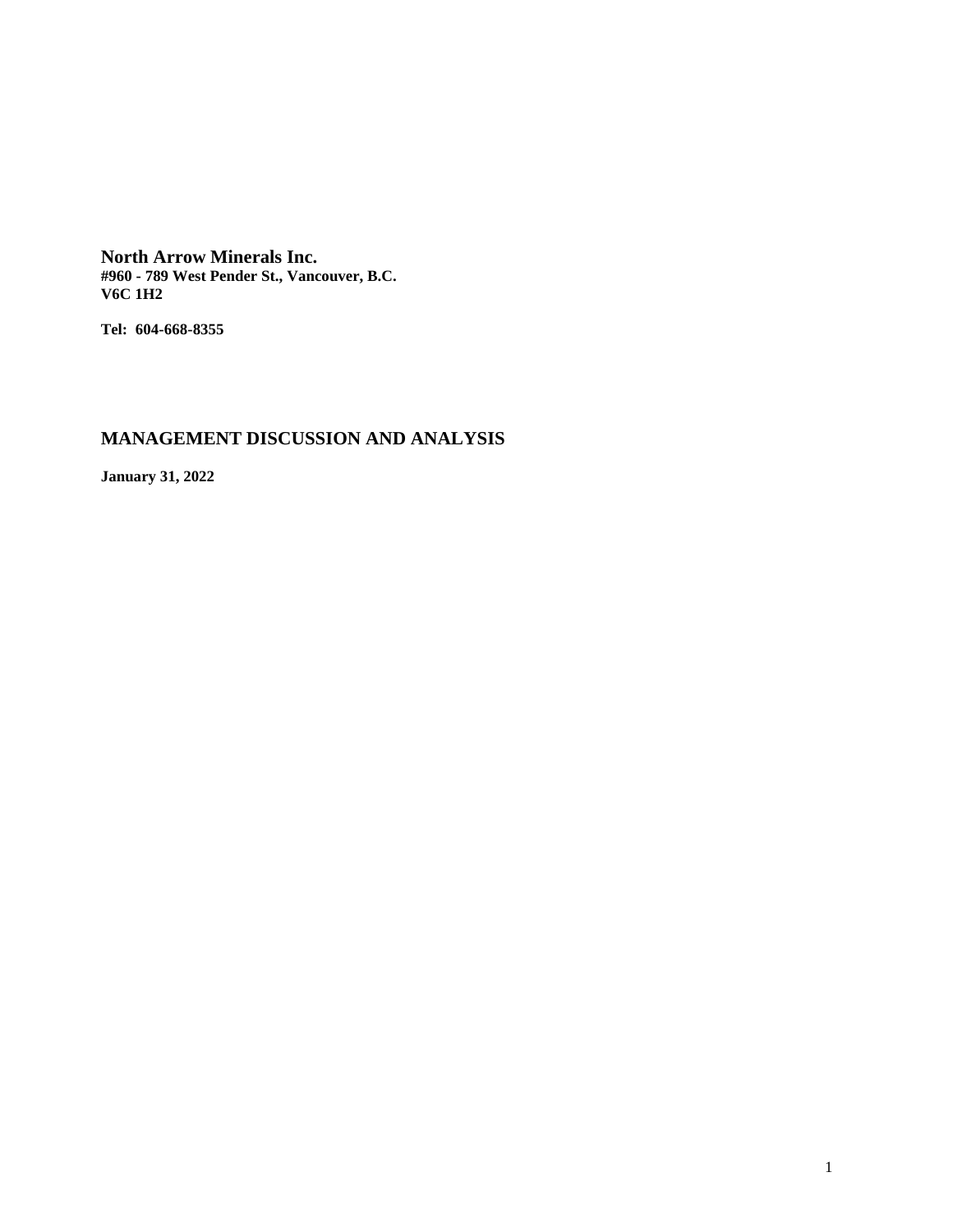# **Form 51-102 F1 Management Discussion and Analysis ("MD&A") North Arrow Minerals Inc. Containing Information up to and including March 24, 2022**

## **Description of Business**

North Arrow Minerals Inc. ("North Arrow", "NAR" or the "Company") is a Canadian mineral exploration company focused on evaluating prospective diamond exploration properties in Canada. The Company's key diamond properties include the Naujaat (Nunavut), Mel (Nunavut), Pikoo (Saskatchewan), Lac de Gras (Northwest Territories), and Loki (Northwest Territories) projects. Shares of the Company trade on the TSX Venture Exchange ("TSXV") under the symbol NAR.

The following discussion and analysis of the Company's financial condition and results of operations for the nine months ended January 31, 2022 should be read in conjunction with the financial statements of the Company for the three and nine months ended January 31, 2022 and the year ended April 30, 2021, together with the notes thereto. The MD&A supplements but does not form part of the financial statements of the Company. The Company's financial statements have been prepared in accordance with International Financial Reporting Standards ("IFRS").

Unless otherwise noted, all currency amounts are stated in Canadian dollars.

## **Forward Looking Statements**

This document may contain "forward-looking statements" within the meaning of Canadian securities legislation and the United States Private Securities Litigation Reform Act of 1995. These forward-looking statements are made as of the date of this document and the Company does not intend, and does not assume any obligation, to update these forward-looking statements, except as required by law.

Forward-looking statements relate to future events or future performance and reflect management's expectations or beliefs regarding future events and include, but are not limited to, statements with respect to sources of and anticipated financing requirements, the estimation of mineral reserves and resources, the realization of mineral reserve estimates, the timing and amount of estimated future production, costs of production, capital expenditures, success of mining operations, environmental risks, unanticipated reclamation expenses, title disputes or claims and limitations on insurance coverage.

These forward-looking statements include, among others, statements with respect to the Company's objectives for the ensuing year, our medium and long-term goals, and strategies to achieve those objectives and goals, as well as statements with respect to our beliefs, plans, objectives, expectations, anticipations, estimates and intentions. The words "may," "could," "should," "would," "suspect," "outlook," "believe," "plan," "anticipate," "estimate," "expect," "intend," and words and expressions of similar import are intended to identify forward-looking statements. In particular, statements regarding the Company's future operations, future exploration and development activities or other development plans and estimated future financing requirements contain forward-looking statements.

All forward-looking statements and information are based on the Company's current beliefs as well as assumptions made by and information currently available to the Company concerning anticipated financial performance, business prospects, strategies, regulatory developments, development plans, exploration, development and mining activities and commitments. Although management considers these assumptions to be reasonable based on information currently available to it, they may prove to be incorrect.

By their very nature, forward-looking statements involve inherent risks and uncertainties, both general and specific, and risks exist that predictions, forecasts, projections and other forward-looking statements will not be achieved. We caution readers not to place undue reliance on these statements as a number of important factors could cause the actual results to differ materially from the beliefs, plans, objectives, expectations, anticipations, estimates and intentions expressed in such forward-looking statements.

These factors include, but are not limited to, developments in world financial and commodity markets, risks relating to fluctuations in the Canadian dollar and other currencies relative to the US dollar, changes in exploration plans due to exploration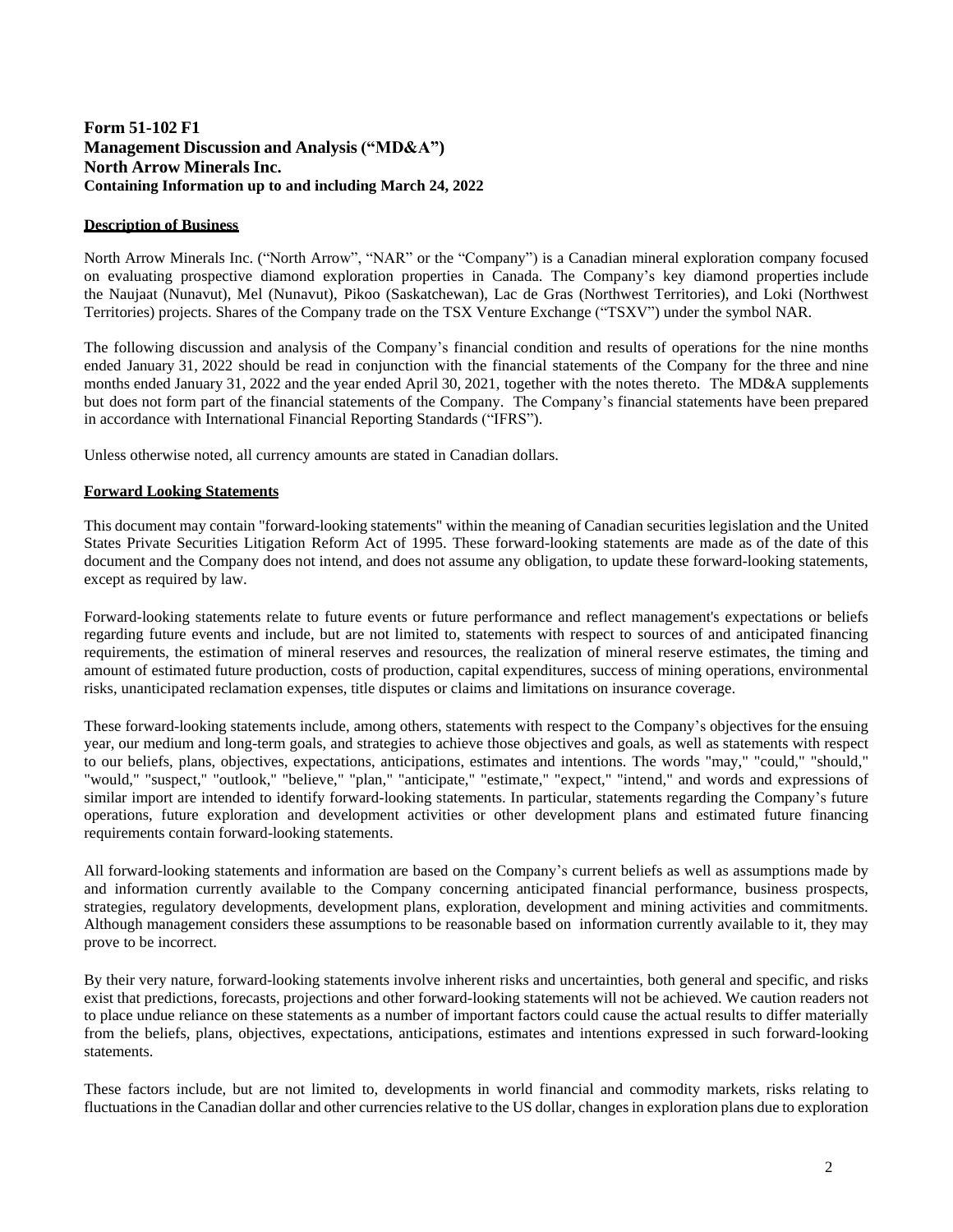results and changing budget priorities of the Company or its joint venture partners, changes in project parameters as plans continue to be refined; possible variations in ore reserves, grade or recovery rates; accidents, labour disputes and other risks of the mining industry; delays in obtaining governmental approvals or financing, the effects of competition in the markets in which the Company operates, the impact of changes in the laws and regulations regulating mining exploration and development, judicial or regulatory judgments and legal proceedings, operational and infrastructure risks, and the Company's anticipation of and success in managing the foregoing risks. The Company cautions that the foregoing list of factors that may affect future results is not exhaustive. When relying on our forward-looking statements to make decisions with respect to the Company, investors and others should carefully consider the foregoing factors and other uncertainties and potential events. The Company does not undertake to update any forward-looking statement, whether written or oral, that may be made from time to time by the Company or on our behalf, except as required by law.

# **Covid-19**

During March 2020, the World Health Organization declared Covid-19 a global pandemic and levels of government throughout Canada declared states of emergency. The Company has followed evolving federal, territorial and provincial health guidelines, as appropriate, and instituted a number of measures that led to work from home measures for head office staff. The Company's planned activities have been impacted by the uncertainty created by this pandemic and, while its duration and full impact remain unknown, increasing vaccination rates throughout Canada have allowed field exploration activities to resume in the jurisdictions in which the Company conducts exploration, provided the Company follows local health mandates and its own internal Covid-19 health and safety protocols.

Tenure to the Company's exploration properties is secure. Core exploration properties have sufficient assessment credits to maintain them in good standing for at least 3 years, much longer (>5 years) in the case of tenures hosting known diamondiferous kimberlites.

Management continues to work with the Company's board of directors to review contingencies to ensure the safety of employees and a return to exploration activities as access is reopened in the jurisdictions where the Company's tenures are held.

# **Highlights for the nine months ended January 31, 2022 and subsequent events up to March 24, 2022**

# Naujaat project, NU

- During the nine months ended January 31, 2022 the Company completed a field program to collect an approximate 2,000t bulk sample from the Q1-4 kimberlite. The program was funded by Burgundy Diamond Mines Limited ("Burgundy") as part of an option to earn a 40% interest in the Naujaat project by funding the collection and treatment of a \$5,600,000 bulk sample.
- During the nine months ended January 31, 2022 the Company announced that the bulk sample had arrived at the Saskatchewan Research Council ("SRC") Geoanalytical Laboratory in Saskatoon, and that dense media separation ("DMS") processing of the first of five subsamples was complete and diamond sorting was underway. Diamond results are expected to be reported in batches over the first half of calendar 2022.
- Subsequent to the nine months ended January 31, 2022 the Company announced that DMS processing of the sample was approximately 47% complete.

# Loki project, NT

- During the nine months ended January 31, 2022, the Company completed a six-hole reverse circulation drilling program testing several gravity anomalies. Kimberlite was not discovered and the anomalies were explained by >5m thick ice lenses within glacial overburden. The prominent kimberlite indicator mineral train that terminates in the area of the tested targets remains unexplained.
- Subsequent to the nine months ended January 31, 2022, the Company reported recovery of highly anomalous kimberlite indicator minerals ("KIM") from overburden samples collected during the drilling program. In particular three anomalous samples, collected from 5 to 25m depth, returned in excess of 100 KIMs which is an order of magnitude higher than the most anomalous results returned by surface till sampling on the property.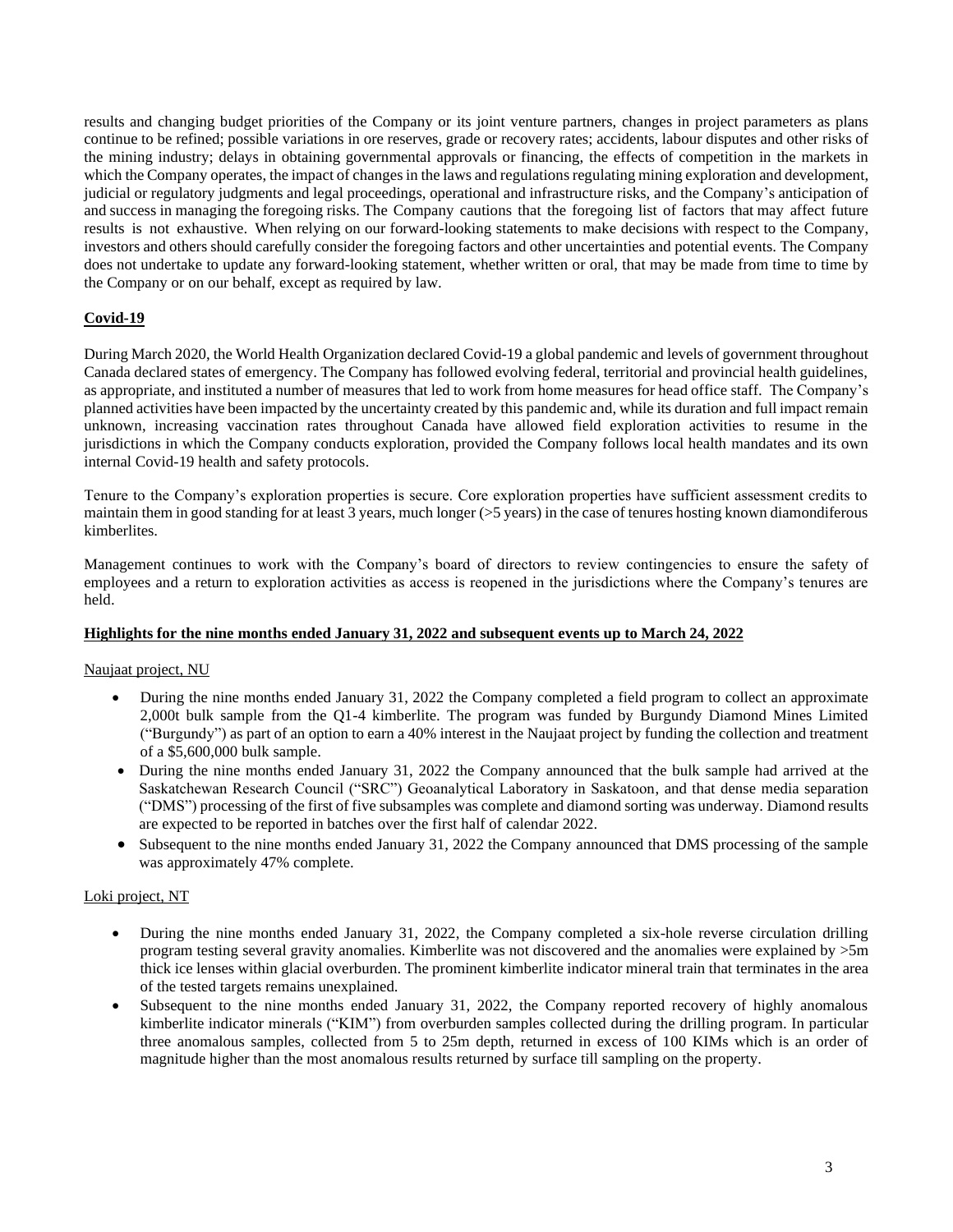## Pikoo project, SK

- During the nine months ended January 31, 2022, the Company completed a short till sampling program intended to better define KIM trains within previous identified target areas.
- Subsequent to the nine months ended January 31, 2022, the Company announced that samples collected from the North Pikoo and South Lovell target areas had returned anomalous KIM results, including kimberlitic pyrope garnet, ilmenite and chromite, confirming several drill targets in these areas. Planning is underway for an exploration drill program on the property.

## Financing

• On May 31, 2021 the Company completed a 9,222,000 unit flow through financing for gross proceeds of \$1,014,420. Each unit consisted of a flow through share and one half of a transferable non-flow-through warrant. Each whole warrant will entitle the holder to purchase one additional non-flow through share at a price of \$0.18 for a period of two years.

A summary of the exploration activities for the Company follows, as well as a description of other corporate activities. These summaries include some discussion of management's future exploration plans. The reader is cautioned that actual results, performance or achievements may be materially different from those implied or expressed in these statements. The Company's exploration programs are subject to change from time to time, based on the analysis of results and changing corporate priorities, exploration targets and funding consideration.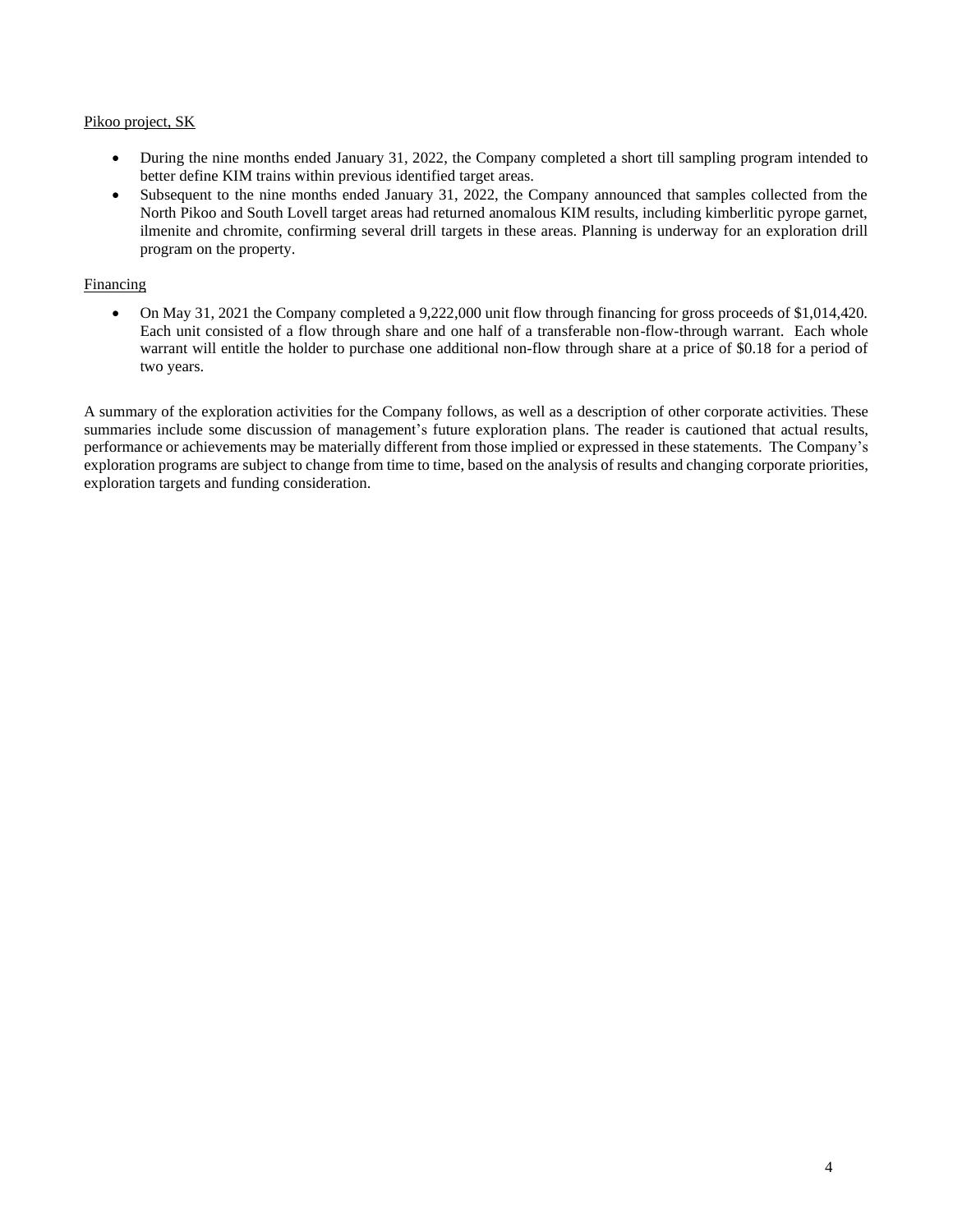|                                        | Expended       | Write-offs          |                |              |
|----------------------------------------|----------------|---------------------|----------------|--------------|
| <b>EXPLORATION AND EVALUATION</b>      | During         | January 31,         |                |              |
|                                        | April 30, 2021 | the Period          | the Period     | 2022         |
| <b>Diamond Properties</b>              |                |                     |                |              |
| Lac de Gras, Canada                    |                |                     |                |              |
| <b>Exploration</b> costs               | \$235,404      | \$                  | \$             | \$235,404    |
| Acquisition and tenure costs           | 277,918        |                     |                | 277,918      |
| Geological, data collection and assays | 153,559        |                     |                | 153,559      |
| Office and salaries                    | 134,040        |                     |                | 134,040      |
|                                        | 800,921        |                     |                | 800,921      |
|                                        |                |                     |                |              |
| Pikoo, Canada                          |                |                     |                |              |
| <b>Exploration</b> costs               | 1,262,325      | 10,479              |                | 1,272,804    |
| Drilling                               | 2,085,859      |                     |                | 2,085,859    |
| Acquisition and tenure costs           | 219,864        | 1,115               |                | 220,979      |
| Geological, data collection and assays | 1,597,498      | 47,048              |                | 1,644,546    |
| Office and salaries                    | 681,107        | 24,494              |                | 705,601      |
| Recoveries and contributions           | (637, 813)     |                     |                | (637, 813)   |
|                                        | 5,208,840      | 83,136              | $\overline{a}$ | 5,291,976    |
| Loki, Canada                           |                |                     |                |              |
| <b>Exploration</b> costs               | 519,758        | 27,640              |                | 547,398      |
| Drilling                               | 296,657        | 390,320             |                | 686,977      |
| Acquisition and tenure costs           | 79,029         | 219                 |                | 79,248       |
| Geological, data collection and assays | 463,993        | 23,891              |                | 487,884      |
| Office and salaries                    | 310,198        | 40,237              |                | 350,435      |
| Recoveries                             | (748, 952)     | (19,500)<br>462,807 |                | (768, 452)   |
|                                        | 920,683        |                     |                | 1,383,490    |
| Naujaat, Canada                        |                |                     |                |              |
| <b>Exploration</b> costs               | 1,165,963      | 286,042             |                | 1,452,005    |
| Drilling                               | 1,464,020      |                     |                | 1,464,020    |
| Acquisition and tenure costs           | 430,290        | 5,513               |                | 435,803      |
| Geological, data collection and assays | 5,272,485      | 2,912,980           |                | 8,185,465    |
| Office and salaries                    | 1,157,704      | 637,300             |                | 1,795,004    |
| Recoveries and contributions           | (582, 560)     | (4,072,786)         |                | (4,655,346)  |
|                                        | 8,907,902      | (230, 951)          |                | 8,676,951    |
|                                        |                |                     |                |              |
| Mel, Canada                            |                |                     |                |              |
| <b>Exploration</b> costs               | 1,331,925      | 8,675               |                | 1,340,600    |
| Drilling                               | 465,004        |                     |                | 465,004      |
| Acquisition and tenure costs           | 305,896        |                     |                | 305,896      |
| Geological, data collection and assays | 997,079        | 5,964               |                | 1,003,043    |
| Office and salaries                    | 399,750        | 9,459               |                | 409,209      |
| Recoveries                             |                | (120, 500)          |                | (120,500)    |
|                                        | 3,499,654      | (96, 402)           |                | 3,403,252    |
|                                        |                |                     |                |              |
| CSI, Canada                            |                |                     |                |              |
| Exploration costs                      |                | 3,808               |                | 3,808        |
| Acquisition and tenure costs           | 12,375         | 455                 |                | 12,830       |
| Geological, data collection and assays | 5,991          | 55,404              |                | 61,395       |
| Office and salaries                    |                | 15,088              |                | 15,088       |
|                                        | 18,366         | 74,755              | $\overline{a}$ | 93,121       |
|                                        |                |                     |                |              |
| <b>TOTAL</b>                           | \$19,356,366   | \$293,345           | \$             | \$19,649,711 |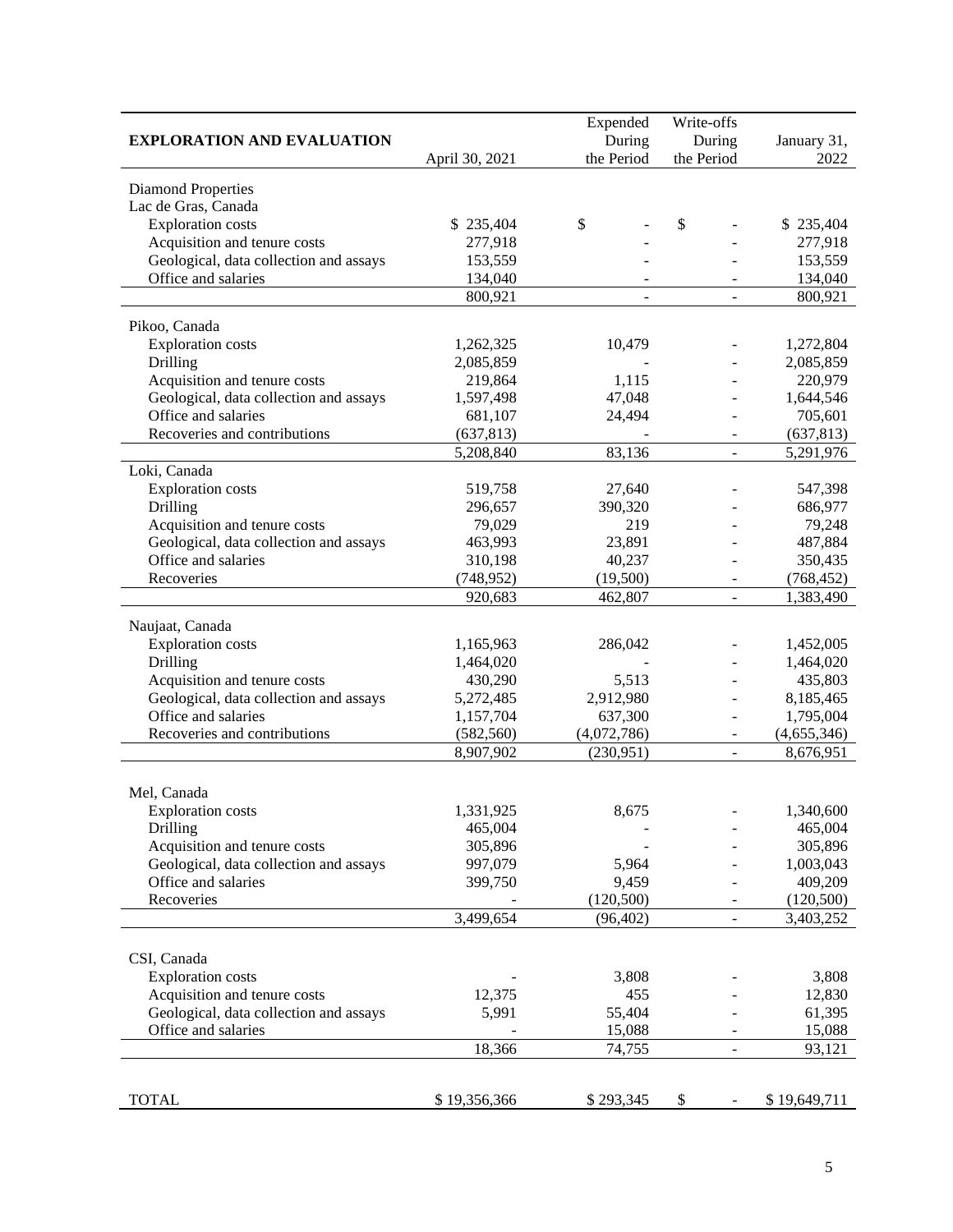An overview of the exploration activities for the Company follows. For additional details the reader is referred to the Company's continuous disclosure documents available on [SEDAR \(www.sedar.com](http://www.sedar.com/)).

Unless otherwise stated below, the Company's Canadian exploration activities are conducted under the supervision of Kenneth Armstrong, P.Geo. (NWT, NU, ON), President and CEO of the Company.

### **Diamond Projects**

#### Naujaat Diamond Project, Nunavut

The Naujaat diamond project is located near the community of Naujaat, Nunavut. A total of eight kimberlite pipes (Q1-4, A34, A42, A59, A76, A94, A97 and A152) have been identified within the project as well as a number of laterally extensive kimberlite dyke systems. The Q1-4 kimberlite, located just 7 km from the Company's laydown near the community of Naujaat, is the largest and most diamondiferous of the kimberlites discovered to date and hosts an important population of Type IaA - Ib fancy coloured, yellow to orangey yellow, diamonds.

On May 15, 2013 the Company confirmed an Inferred Mineral Resource for the 12.5 hectare Q1-4 kimberlite to be 26.1 million carats from 48.8 million tonnes total content of kimberlite with an average +1 DTC total diamond content of 53.6 carats per hundred tonnes (cpht) extending from surface to a depth of 205m. Additional resource upside in the form of a target for further exploration was estimated at between 7.9 to 9.3 million carats of diamonds from 14.1 to 16.6 million tonnes total content of kimberlite with an average +1 DTC total diamond content of 56.1 cpht, extending from 205m depth to 305m depth. Mineral resources that are not mineral reserves do not have demonstrated economic viability. The potential quantity and grade of a target for further exploration referred to above is conceptual in nature, there has been insufficient exploration to define a mineral resource, and it is uncertain whether further exploration will result in the target being delineated as a mineral resource. For information on the data verification, exploration information and the resource and target for further exploration estimation procedures please see the technical report dated May 13, 2013 which is available under the Company's profile at [www.sedar.com](http://www.sedar.com/) and on the Company's website [\(www.northarrowminerals.com\)](http://www.northarrowminerals.com/). The authors of the report were Barb Kupsch, P.Geol. and David Farrow, P.Geo.

Evaluation work completed by the Company since 2014 has included bulk sampling (2014 and 2017) and delineation drilling (2017). The 2017 delineation drill program was part of a planned program to increase confidence in the Q1-4 geological model, including the target for further exploration (TFFE) between 205 and 305m below surface (-135 to -235 meters above sea level "masl") outlined in the May 2013 technical report. Drilling confirmed the kimberlite extends well beyond 305m below surface with the deepest drill hole terminated in kimberlite at a depth of 376 m below surface (approximately -311 masl). A more complete summary of the drilling results can be found in the Company's Management Discussion and Analysis for the years ended April 30, 2018 and 2019.

Prior to 2021, the Company collected two bulk samples from Q1-4, including a 210 tonne sample in 2017 (Pit C), and a 1353 tonne sample (A282014) in 2014. The samples primarily tested the A88 and A28 kimberlite phases, respectively. A summary of the diamond recoveries from the 2017 and 2014 bulk samples is provided in the table below, including the proportion of coloured (yellow to orangey yellow) diamonds recovered from the samples.

| Sample               | Weight       | # Diamonds | Carats | Sample Grade | Proportion Yellow Diamonds <sup>1</sup> |           |
|----------------------|--------------|------------|--------|--------------|-----------------------------------------|-----------|
|                      | (Dry tonnes) | $(+1$ DTC) |        | $(cpht^2)$   | <b>By Stones</b>                        | By Carats |
| Pit $C^{3,4}$        | 209.84       | 1.991      | 64.25  | 30.6         | 10.7%                                   | 21.2%     |
| A282014 <sup>5</sup> | .353.3       | 1.083      | 384.28 | 28.4         | 9.0%                                    | 21.5%     |

<sup>1</sup> includes very pale to pale to intense/dark yellow + green yellow diamonds; same colour breakdown as undertaken for sample A282014.

<sup>2</sup>carats per hundred tonnes.

<sup>4</sup> total 2017 Pit C sample determined by arithmetic.

 $5$  as reported in North Arrow news release dated May 5, 2015.

It is management's opinion that Q1-4 represents a compelling under evaluated diamond resource that benefits from its large size and close proximity to tidewater and infrastructure of the Hamlet of Naujaat. The coloured (yellow to orangey yellow) diamonds are a distinguishing characteristic of the Q1-4 diamond population. Studies of the nitrogen aggregation characteristics

<sup>&</sup>lt;sup>3</sup> as reported in North Arrow news release dated February 28, 2018.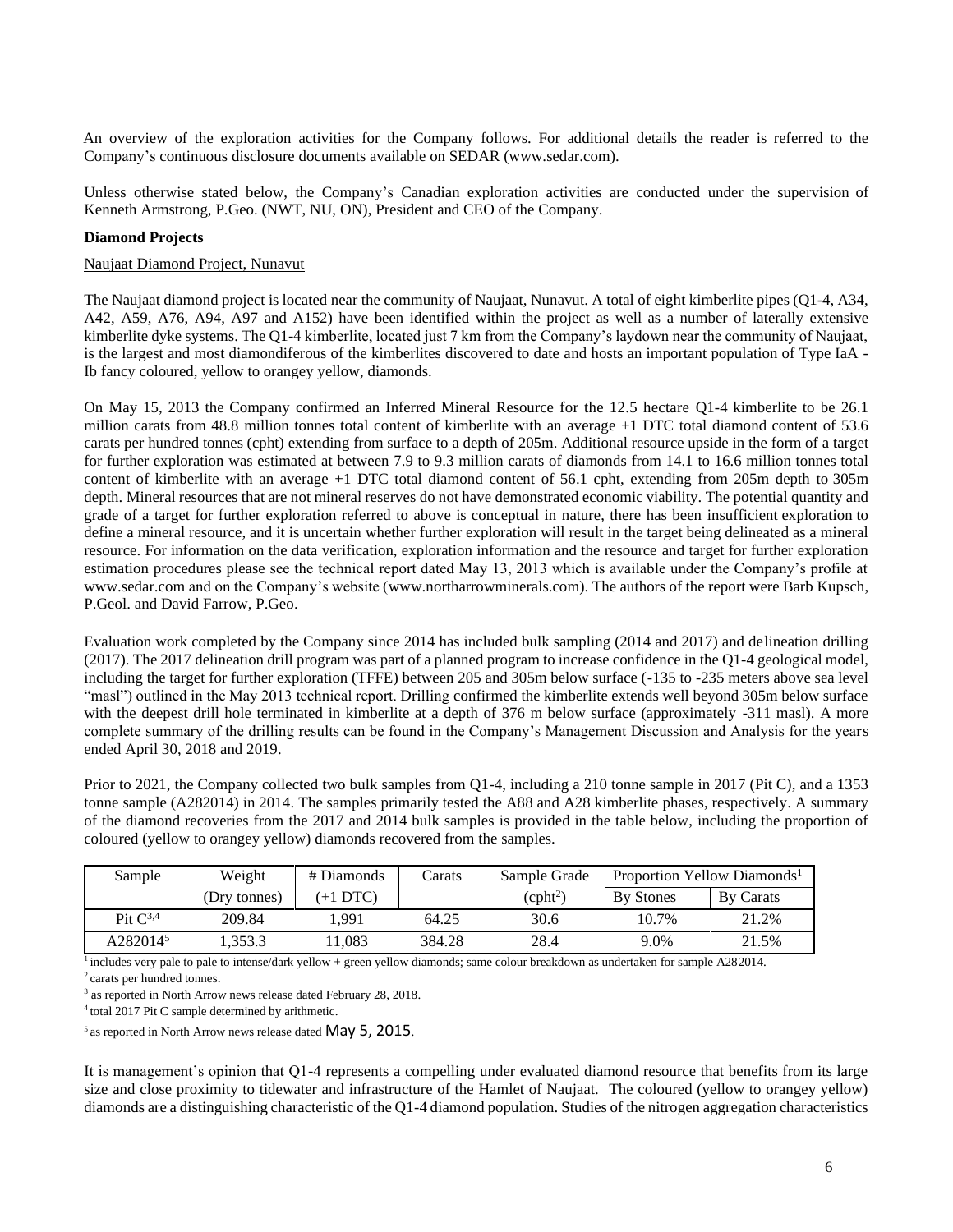of the coloured diamonds have confirmed they are a distinct population of rare Type IaA - Ib coloured diamonds. In 2015, the Company initiated a polishing exercise on a selection of the coloured diamonds to provide information on their suitability for polishing, potential yield, and final polished colour. Results from this work confirmed that i) a portion of the yellow diamond population are certifiable fancy orangey yellow diamonds that would be desirable for use in the luxury gem and jewelry trade and ii) the presence of these fancy coloured diamonds could have a significant positive impact on the overall value of the Q1- 4 diamond population. During the year ended April 30, 2020 the Company concluded a first pass engineering design and costing study of a small-scale mobile diamond recovery plant that could be used as part of a future bulk sampling program.

The Company has also been working in support of an application by the Hamlet of Naujaat to construct a community access trail extending 14.8 km northeast of the community. The proposed access trail will pass approximately 1.5 km southeast of Q1- 4 and would lie entirely within the community's municipal boundaries and the Hamlet has taken the lead on its design and construction as the proposed trail has a number of beneficial social and economic development outcomes for the community. During the nine months ended January 31, 2022 the Company provided support for a LIDAR survey of the proposed access trail alignment.

On June 1, 2020 the Company granted Burgundy an option to earn a 40% interest in the project by funding the collection of a \$5,600,000, 1,500 to 2,000t bulk sample from the Q1-4 kimberlite in 2021. The purpose of the bulk sample is to recover sufficient diamonds to confirm the coarse size distribution and quality characteristics of the coloured diamond population in the Q1-4 deposit. The Company remains Operator of exploration activities during the option period and Burgundy has advanced to the Company \$5,600,000 in accordance with the cash call schedule in the option agreement.

On June 21, 2021 the Company announced the start of the bulk sampling program and on August 19, 2021 announced that sample collection was complete, with 2,500 bulk sample bags, representing approximately 2,000t of kimberlite, delivered to the Company's laydown near the community of Naujaat. In late September 2021 the sample bags were transferred to a sealift for shipment to the SRC processing and diamond recovery laboratory in Saskatoon. DMS processing and diamond recoveries started during the fall of 2021 and on February 22, 2022 the Company announced that DMS processing was approximately 47% complete. Diamond recoveries are expected to be reported over the first half of calendar 2022.

The Company and Burgundy have also signed a non-binding letter of intent ("LOI") to negotiate a second option agreement under which Burgundy may elect, after completing the 2021 preliminary bulk sample, to earn an additional 20% interest in the Q1-4 diamond deposit by funding the collection of a 10,000 tonne bulk sample.

The Naujaat project is subject to a 0.5% gross overriding royalty ("GOR") and net smelter royalty ("NSR") on diamond, precious metal and base metal production from the project. The holder of this royalty will also receive a payment of \$2.5 million at the time the first royalty payment relating to the project is due.

The Naujaat project is also subject to a 2.5% NSR on metals and a 2.5% gross production royalty ("GPR") on the sale of industrial minerals, including diamonds. Subject to a November 2016 amending agreement with the royalty holder, the NSR and GPR, which were 3% each at the time of the amending agreement, may each be reduced to 1% subject to future contingent cash payments to the royalty holder totalling \$5.15M and future staged exploration expenditures totalling \$20M. During the nine months ended January 31, 2022 the Company notified the royalty holder that, subject to the terms of the November 2016 amending agreement, sufficient exploration expenditures had been incurred to reduce the NSR and GPR royalties each by 0.5% to 2.5%.

# Pikoo Diamond Project, Saskatchewan

The Company's 100% owned Pikoo diamond project consists of 39,752 hectares of mineral claims located approximately 140 km east of La Ronge, Saskatchewan. An all-season road to the community of Deschambault Lake comes to within 6 km of the project's southern boundary. The Company has discovered 10 discrete kimberlite occurrences on the property. Microdiamond testing of five of the kimberlites has confirmed that all are diamondiferous. A full summary of the initial diamond results from these kimberlites can be found in the Company's MD&As for the years ended April 30, 2014 and 2016 as well as the MD&A for the three months ended July 31, 2016.

Kimberlites have been discovered at or near the up-ice termination of well-defined KIM trains. The trains have been geographically described as the South Pikoo target area (1 KIM train; four kimberlite discoveries); North Pikoo area (1 KIM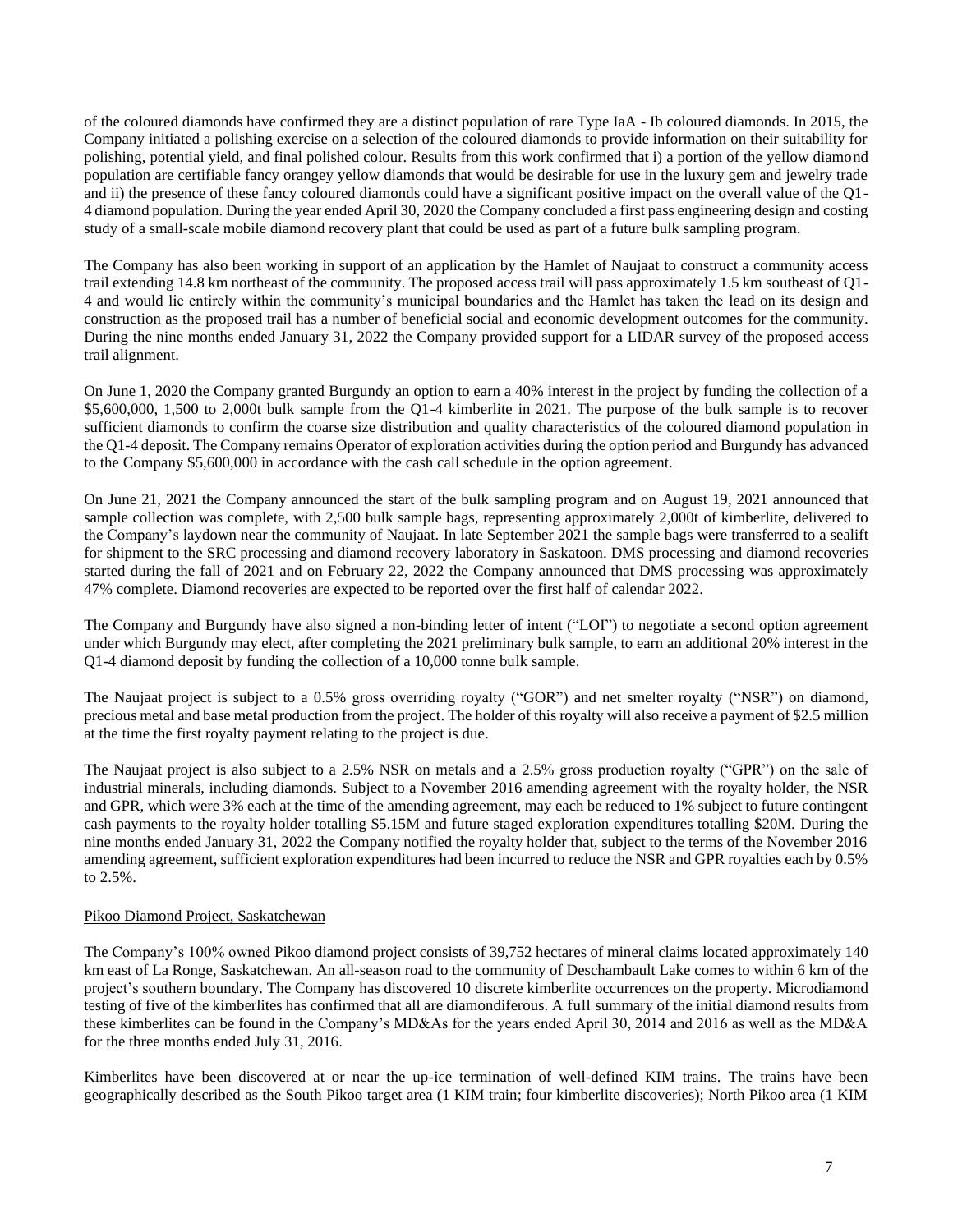train; 4 kimberlite discoveries) and the East Pikoo area (2 KIM trains, 2 kimberlite discoveries). A fourth target area, called Bear Lake, has been identified on the basis of a cluster of anomalous KIM results from till samples collected in the southern part of the project area. Detailed evaluations of the petrography of the discovered kimberlites in conjunction with diamond results, mineral abundances and core logging information have been conducted and indicate that additional, as yet undiscovered kimberlites are located in both the North Pikoo and South Pikoo areas.

During nine months ended January 31, 2022 the Company completed a short till sampling program to help verify potential drill targets. A total of 25 samples were collected to increase sample density and better define KIM trains. Subsequent to January 31, 2022 the Company reported that anomalous KIM results from these samples, including kimberlitic pyrope garnet, ilmenite and chromite, have confirmed unsourced KIM trains in the North Pikoo and South Lovell target areas. At North Pikoo, very high KIM counts, in excess of hundreds of grains, were returned from three samples near the head of an existing KIM train and, importantly, zero KIMs were recovered from a series of samples collected up ice from the target area, indicating the train is very well defined. Anomalous sample results from the South Lovell target area, ranging from 6 to 22 KIMs confirmed an unsourced KIM train in this region of the property. Planning is underway for a follow up drilling program during the 2022 field season.

The Pikoo project is subject to a 1% GOR and NSR on diamond, precious metal and base metal production and a contingent cash payment of \$1.25 million owing to the royalty holder at the time the first royalty payment is due.

## Loki Diamond Project – Northwest Territories

The Loki diamond project consists of 23 mineral claims covering approximately 12,898 ha, acquired by staking between 2013 and 2018 in the Lac de Gras region of the Northwest Territories. The Company holds a 100% interest in these claims, 19 of which are subject to 2% royalties on diamonds and base and precious metals. The royalty is held by Umgeni Holdings International Limited ("Umgeni"), a private company of which Chris Jennings, a director of the Company, is a beneficiary of the sole shareholder.

During the year ended April 30, 2021, the company completed a ground geophysics programs, including gravity surveys of the north Loki area as well as kimberlite EG05. The north Loki survey outlined a new target at the up ice termination of a prominent and unsourced regional kimberlite indicator mineral anomaly that forms part of what has historically been known as the south Coppermine Train. Gravity survey results outlined an elongate gravity low anomaly, over 400m long by 100m wide, with a maximum amplitude of approximately 0.35mGal, similar in strength to gravity anomalies associated with some of the known kimberlites in the region, including EG05.

During the nine months ended January 31, 2022 the Company completed an exploration drill program to test targets in the north Loki area. Six holes were completed during the program, testing several gravity anomalies that were explained by significant, locally >5m thick, ice lenses within glacial overburden ranging from 25m to over 30m in thickness. The prominent indicator mineral train that terminates in the north Loki area remains unexplained. Overburden samples collected during the drill program were processed and subsequent to the nine months ended January 31, 2022 the Company reported that samples collected at the upper, near surface, levels of the drill holes returned from 0 to 7 KIMs, a result that is in line with traditional surface till sampling in the area. Importantly, however, several samples collected at depths of approximately 5 to 25 m, have returned very high KIM counts, including three samples returning in excess of 100 KIMs (>300 KIMs maximum), including pyrope and eclogitic garnet, ilmenite, chrome-diopside, chromite and olivine. These KIM counts, normalized to a standard sample size, are an order of magnitude higher than the most anomalous results returned by surface till sampling on the property. Further interpretation of these areas of thick glacial overburden is underway, including an evaluation of the origin of KIMbearing ice lenses encountered during drilling. This work is expected to be completed by the end of March 2022 with followup field work expected during the 2022 field season.

#### Lac de Gras Diamond Project – Northwest Territories

The Lac de Gras Diamond project forms a very large, approximately 147,200 ha contiguous block of mineral claims and mining leases located within the Lac de Gras region of the Northwest Territories. The project area directly adjoins the mineral leases that host the Diavik diamond mine, located 10 km to the north, and the mineral claims of the Company's Loki project to the west. The Ekati diamond mine is located within 40 km to the northwest.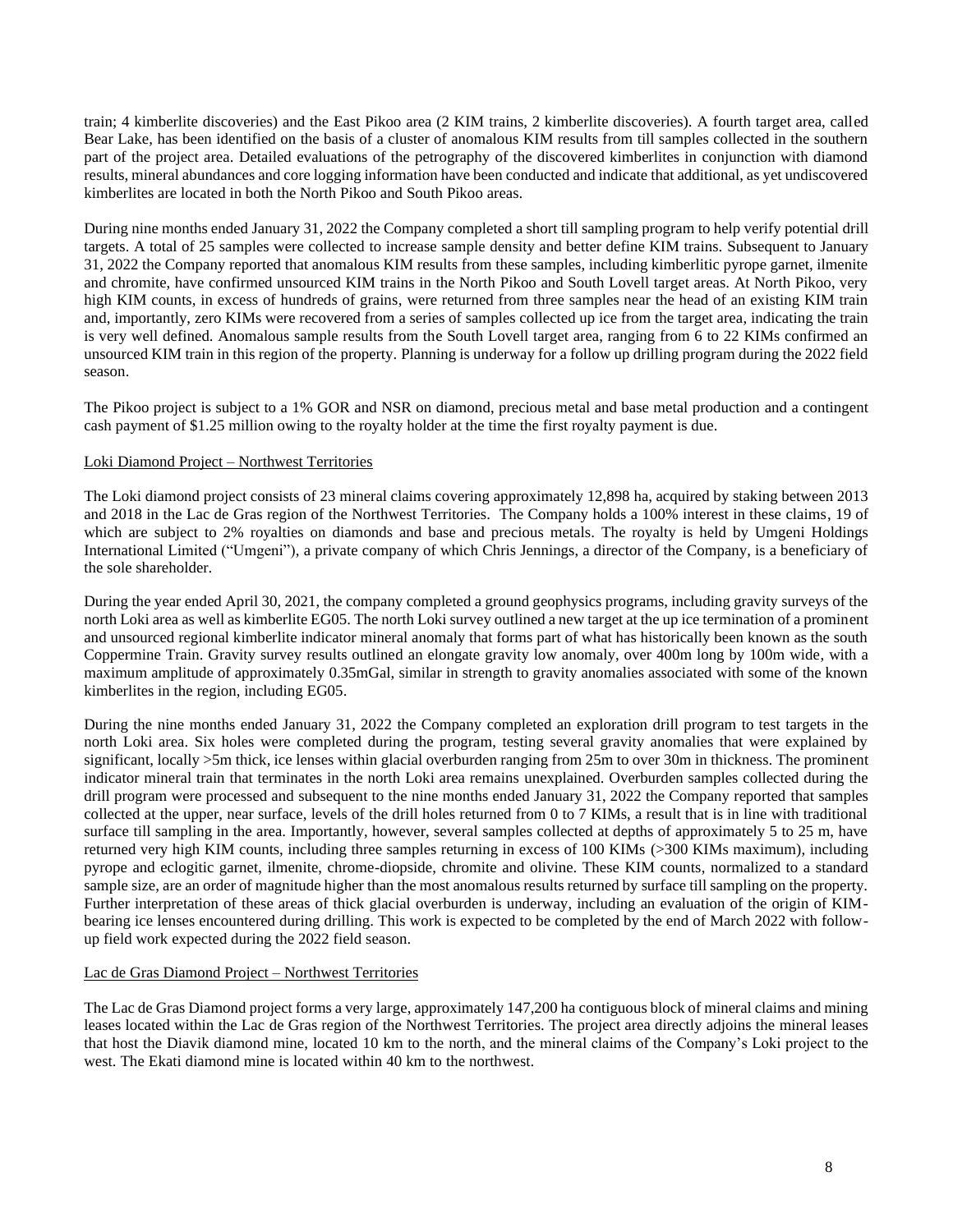The project has been evaluated under a joint venture arrangement between the Company and Arctic Canadian Diamond Company ("ACDC"). ACDC acquired their interest in the joint venture during the year ended April 30, 2021, as part of ACDC's purchase of the Ekati Diamond Mine and other exploration assets from Dominion Diamond Mines on February 3, 2021. Dominion had been the joint venture operator and exploration programs have, and continue to be, managed by Aurora Geosciences of Yellowknife, NT. No work was conducted during the nine months ended January 31, 2022.

The Company has elected not to contribute its proportionate share of costs to all approved joint venture programs since inception of the joint venture in 2016. During the nine months ended January 31, 2022, ACDC and the Company confirmed their interests in the joint venture as at February 3, 2021, were 77.31% and 22.69%, respectively.

Pursuant to a previous acquisition agreement between the Company and Springbok Holdings Inc. ("Springbok") (Please see the Company's Annual Management Discussion and Analyses for the year ended April 30, 2016 for further details on the acquisition agreement), in the event the Company incurs \$2 million in joint venture expenditures on the Lac de Gras Joint Venture Property, the Company will issue to Springbok that number of common shares of the Company having a value of \$1 million.

# Mel Diamond Project – Nunavut

The Company maintains a 100% interest in the Mel diamond project. The project consists of approximately 56,075 hectares on the Melville Peninsula, Nunavut, approximately 140 km south of the community of Sanirajaq (formerly Hall Beach) and 210 km northeast of the community of Naujaat. The property is located within 18 km of tidewater and hosts two known kimberlite occurrences and several well-defined kimberlite indicator mineral (KIM) trains. The two kimberlites, ML8 and ML345, were discovered in 2017 and 2018, respectively, near the up-ice termination of KIM train in the northern part of the property. The ML8 kimberlite is significantly diamondiferous, with 77 diamonds recovered from 294.7 kg of kimberlite, including 4 diamonds larger than 0.85mm. More complete details and results of the 2018 program can be found in the Company's Management Discussion and Analysis for the Year ended April 30, 2019. Next steps for the project include, subject to funding, additional prospecting, till sampling, and geophysics to better define drill targets at the head(s) of identified KIM trains.

The Mel project is subject to a 1% GOR held by Anglo Celtic Exploration Ltd. (the "ACEL GOR"), a private company controlled by D. Grenville Thomas, a director of the Company. The Company retains the right to buy back half of the ACEL GOR  $(0.5\%)$  for \$1 million at any time.

Effective January 13, 2021, the Company entered into an agreement with StrategX Elements Corp ("StrategX") to sell to StrategX the non-diamond mineral rights in the Mel Property for consideration of a 1% GOR on the non-diamond production, and 100% of the rights to any diamond discoveries in a 435,000 ha area of interest surrounding the property ("StrategX AOI"). In addition, StrategX has also assumed 50% of the responsibility for the Mel exploration camp, including demobilization costs. StrategX retains a 2% GOR on any diamond production in the StrategX AOI, reduced to 1% wherever the ACEL GOR applies. North Arrow retains the right to purchase 50% of StrategX's GOR for \$2,000,000. StrategX retains the right to purchase 50% of the North Arrow GOR for \$1,000,000.

#### Luxx Diamond Project – Nunavut

The Company maintains a 100% interest in the Luxx diamond project, Nunavut. The project was acquired to cover unexplained KIM trains identified from public datasets and consists of approximately 2,300 acres on the tidewater of Chesterfield Inlet, approximately 60 km from the community of Chesterfield Inlet and 100 km north of the community of Rankin Inlet. The project includes at least one, and possibly three KIM trains comprised of Mg-ilmenite, pyrope and eclogitic garnet. The Company presently has the required permits to allow for exploration drilling of targets on the property.

The Luxx project is subject to a 1% GOR held by Anglo Celtic Exploration Ltd., a private company controlled by D. Grenville Thomas, a director of the Company. The Company retains the right to buy back half of the GOR (0.5%) for \$1 million at any time.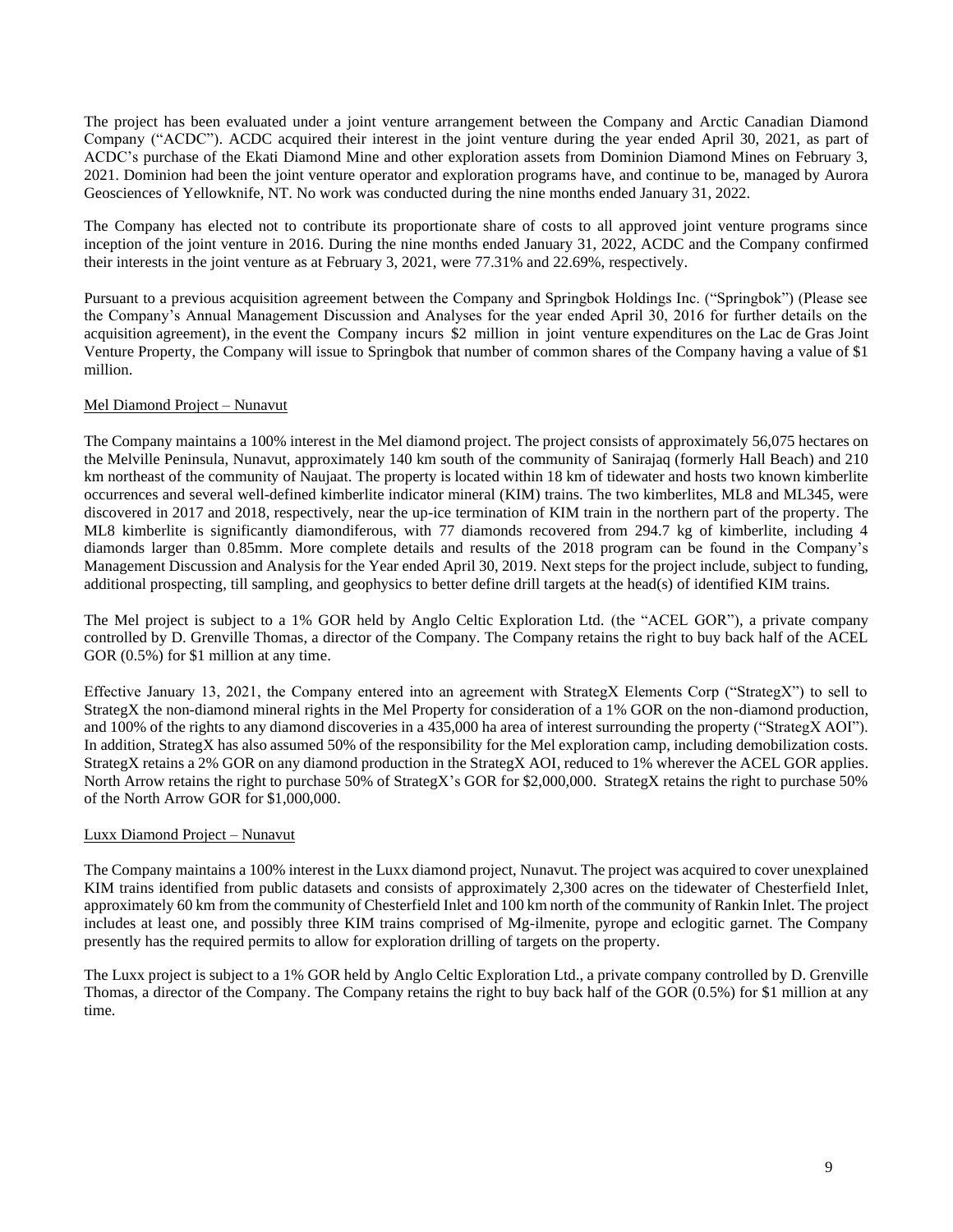#### CSI Diamond Project – Nunavut

The Company maintains a 100% interest in the CSI diamond project, Nunavut. The project was acquired by staking during the winter of 2021 and is located immediately to the west of diamondiferous Muskox and Jericho kimberlites. The 4,540 ha property covers an area that could host a bedrock kimberlite source for regionally anomalous kimberlite indicator mineral samples reported by earlier workers. During the period ended January 31, 2022 the Company completed a small till sampling program intended to test new interpretations of the surficial geology in the project area. A total of 30 samples were collected and results received include a number of samples with anomalous numbers of kimberlite indicator minerals. Interpretation and characterization of the recovered KIMs is currently underway as well as planning for follow up work in 2022.

#### **Gold and Other Projects**

#### Hope Bay ORO Gold Project – Nunavut

The Company's 100% owned ORO gold property is located in the Hope Bay Volcanic Belt (HBVB) in Nunavut and is strategically located on tide water covering the northern end of the HBVB, approximately 3.25km to the north of Agnico Eagle's Doris gold mine. Gold mineralization at the Doris gold mine occurs along a well-defined stratigraphic volcanic contact, which extends northward onto the ORO property. The ORO property hosts numerous gold showings and potentially gold bearing structures including the Elu shear zone and Wombat zone.

# **FINANCIAL CONDITION, LIQUIDITY, CAPITAL RESOURCES, OPERATIONS AND FINANCIAL RESULTS**

### **Overall performance**

|                              | January 31, 2022 |   | April 30, 2021 | April 30, 2020 |
|------------------------------|------------------|---|----------------|----------------|
| <b>Current assets</b>        | \$<br>2,148,167  | S | 1,167,236      | 704.676        |
| <b>Non-current assets</b>    | 19,685,037       |   | 19,430,287     | 19,266,186     |
| <b>Current liabilities</b>   | (2,490,381)      |   | (1,606,789)    | (477,100)      |
| <b>Long-term Liabilities</b> | -                |   | (883)          | (4,164)        |
|                              |                  |   |                |                |
| Shareholders' equity         | \$<br>19.342.823 | S | 18,989,851     | 19,489,598     |

#### **Financing/Use of Proceeds**

Effective February 17, 2021, the Company entered into a loan agreement with Anglo Celtic Exploration Ltd. ("Anglo Celtic") to provide North Arrow an unsecured loan of \$400,000 (the "Loan"). Anglo Celtic is a private company controlled by D. Grenville Thomas, a director of the Company. The Loan is to be repaid in full by February 16, 2022 and carries an interest rate of 10% per annum with accrued interest to be paid at the time of the repayment. As further consideration for agreeing to advance the Loan, North Arrow issued to Anglo Celtic 1,000,000 common shares pursuant to the rules and regulations of the TSX Venture Exchange. Proceeds of the Loan will be used to advance the Company's exploration projects and for general working capital. Subsequent to the nine months ended January 31, 2022 the Company announced an amendment of the Loan agreement with Anglo Celtic extending the date at which the loan is to be paid in full to February 15, 2023. As further consideration for extending the Loan, North Arrow issued to Anglo Celtic 1,000,000 share purchase warrants. Each warrant will allow Anglo Celtic to purchase one common share of the Company at a price of \$0.12 for a period for 12 months from the date of issue of the warrants.

Effective May 31, 2021, the Company completed a 9,222,000 unit flow through financing for gross proceeds of \$1,014,420. Each unit consisted of a flow through share and one half of a transferable non-flow-through warrant. Each whole warrant will entitle the holder to purchase one additional non-flow through share at a price of \$0.18 for a period of two years.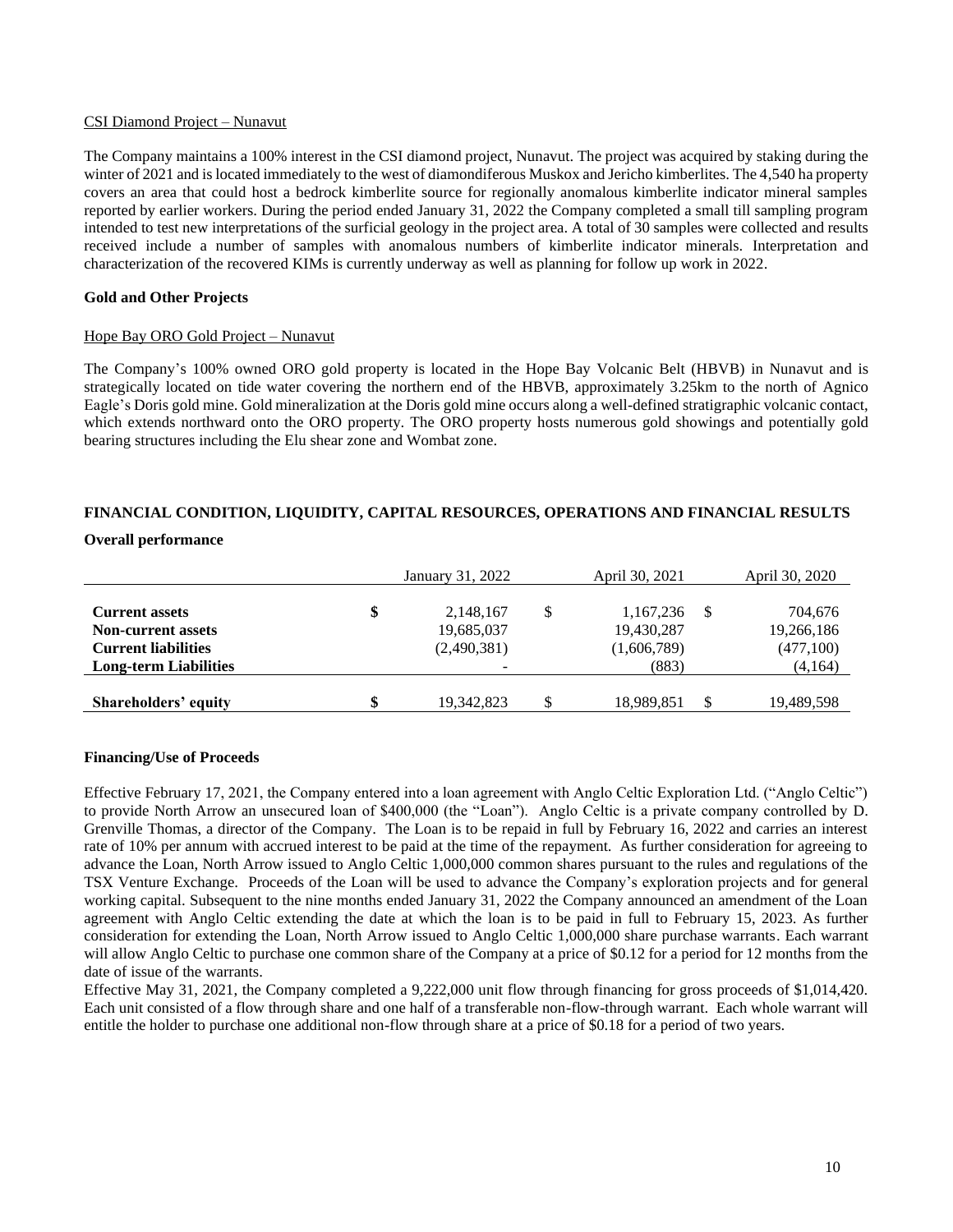### **Results of Operations**

During the three and nine months ended January 31, 2022 (the "current quarter and the current period"), the Company recorded losses of \$291,454 or \$0.00 per share and \$658,618 or \$0.01 per share respectively. This is compared with losses of \$182,970 or \$0.00 per share and \$442,044 or \$0.00 per share respectively for the three and nine months ended January 31, 2021 (the "comparative quarter and the comparative period").

Expenses for the current quarter were \$289,464 (comparative quarter - \$187,556) an increase of \$101,908. The increase in expenses during the current quarter was largely related to increased share-based compensation \$14,677 (comparative quarter - \$10,873), amortization of bonus shares \$17,543 (comparative quarter - \$nil), increased advertising, promotion and travel \$68,260 (comparative quarter - \$11,632) and increased office, miscellaneous and rent \$41,896 (comparative quarter \$17,212). The increase in advertising, promotion and travel reflects the Company incurring additional investor awareness costs and the amortization of bonus shares is a result of the Company securing a short-term loan from a related party.

During the current quarter the Company recorded a loss of \$3,750 (comparative quarter – gain of \$4,489) on marketable securities.

Expenses for the current period were \$670,712 (comparative period - \$528,575) an increase of \$142,137. The increase in expenses during the current period was largely related to increased share-based compensation \$75,659 (comparative period - \$35,417), amortization of bonus shares \$59,461 (comparative quarter - \$nil), increased advertising, promotion and travel \$101,980 (comparative period - \$20,329) and increased office, miscellaneous and rent \$102,755 (comparative period \$41,418). These cost increases were offset by reduced property investigation costs \$33,889 (comparative period - \$75,374) and reduced salaries and benefits expensed \$225,313 (comparative period - \$268,455). The reduction in the property investigation and salaries was largely a result of costs directly attributable to projects being capitalized to the appropriate project.

During the current period the Company recorded a loss on marketable securities of \$16,250 (comparative period - gain of \$85,967) and other income – deferred premium of \$27,204 (comparative period - \$nil). The loss on marketable securities reflects the write-down of the securities to fair market value and the other income – deferred premium arises on the accounting treatment used for the issuance of flow through shares at a premium to the market price of the Company.

## **Summary of quarterly results**

The following table sets out selected unaudited quarterly financial information of North Arrow and is derived from the Company's unaudited quarterly consolidated financial statements prepared by management. The Company's interim financial statements are prepared in accordance with IFRS and are expressed in Canadian dollars.

| <b>Quarter Ending</b> |    | Interest Income          |     | Income or (Loss)<br>from Continued<br><b>Operation and Net</b><br>Income (Loss) |               | <b>Basic Earnings</b><br>(Loss) per share<br>from Continued<br>Operation and Net<br>Income (Loss) | Earnings (Loss) per<br>share |
|-----------------------|----|--------------------------|-----|---------------------------------------------------------------------------------|---------------|---------------------------------------------------------------------------------------------------|------------------------------|
| January 31, 2022      | \$ | $\overline{\phantom{a}}$ | \$  | (291, 454)                                                                      | S             | $(0.00)$ \$                                                                                       | (0.00)                       |
| October 31, 2021      | \$ | 129                      | \$  | (169.995)                                                                       | <sup>\$</sup> | $(0.00)$ \$                                                                                       | (0.00)                       |
| July 31, 2021         | D  | $\sim$                   | \$  | (197, 169)                                                                      | \$            | $(0.00)$ \$                                                                                       | (0.00)                       |
| April 30, 2021        | \$ | $\overline{\phantom{a}}$ | S   | (186, 147)                                                                      | <sup>\$</sup> | $(0.00)$ \$                                                                                       | (0.00)                       |
| January 31, 2021      | \$ | 97                       | \$  | (182,970)                                                                       | S             | $(0.00)$ \$                                                                                       | (0.00)                       |
| October 31, 2020      | \$ | 276                      | \$  | (152, 231)                                                                      | S             | $(0.00)$ \$                                                                                       | (0.00)                       |
| July 31, 2020         | \$ | 191                      | \$. | (106, 843)                                                                      | S             | $(0.00)$ \$                                                                                       | (0.00)                       |
| April 30, 2020        | \$ | 931                      | \$  | (263, 262)                                                                      | \$            | (0.00)                                                                                            | (0.00)                       |

#### **Variations in Quarterly Results**

The Company's quarterly results can be affected by many factors such as seasonal fluctuations, variations in capital markets, the write-off of capitalized amounts, stock-based compensation costs, tax recoveries, flow through financings and legal matters.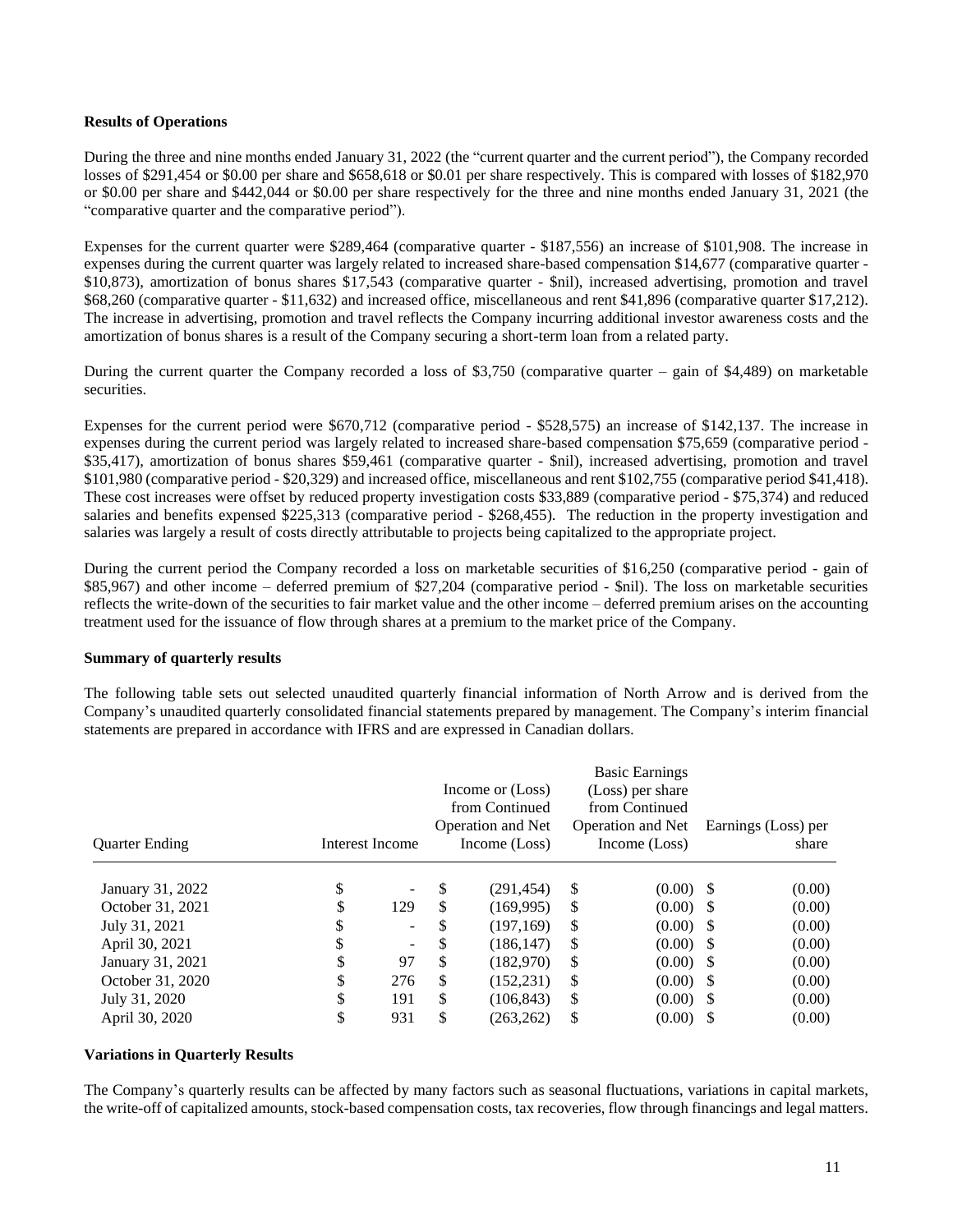The \$291,454 loss for the third quarter of fiscal 2022 reflects the Company's ongoing administration costs, amortization of \$17,543 related to the bonus shares issued as consideration to a loan, share based compensation costs of \$14,677, increased advertising, promotion and travel of \$68,260 and a loss of \$3,750 on marketable securities.

The \$169,995 loss for the second quarter of fiscal 2022 reflects the Company's ongoing administration costs, amortization of \$20,959 related to the bonus shares issued as consideration to a loan, share based compensation costs of \$22,424 and a loss of \$5,000 on marketable securities.

The \$197,169 loss for the first quarter of fiscal 2022 reflects the Company's ongoing administration costs, amortization of \$20,959 related to the bonus shares issued as consideration to a loan, share based compensation costs of \$38,558 and a loss of \$7,500 on marketable securities.

The \$186,147 loss for the fourth quarter of fiscal 2021 reflects the Company's ongoing administration costs, amortization of \$16,767 related to the bonus shares issued as consideration to a loan, share based compensation costs of \$8,027 and gains of \$5,000 on marketable securities.

The \$182,970 loss for the third quarter of fiscal 2021 reflects the Company's ongoing administration costs, share based compensation costs of \$10,873 and gains of \$4,489 on marketable securities.

The \$152,231 loss for the second quarter of fiscal 2021 reflects the Company's ongoing administration costs, share based compensation costs of \$11,661 and gains of \$14,562 on marketable securities.

The \$106,843 loss for the first quarter of fiscal 2021 reflects the Company's ongoing administration costs, share based compensation costs of \$12,883 and gains of \$66,916 on marketable securities.

The \$263,262 loss for the fourth quarter of fiscal 2020 reflects the Company's ongoing administration costs, the effects of IFRS 16 and share based compensation costs of \$25,152.

#### **Financial Position January 31, 2022 compared to April 30, 2021**

At January 31, 2022, the Company had cash of \$2,041,581, exploration and evaluation assets of \$19,649,711, current liabilities of \$2,490,381 and shareholders' equity of \$19,342,823. These amounts are compared to cash of \$1,091,927, exploration and evaluation assets of \$19,356,366, current liabilities of \$1,606,789 and shareholders' equity of \$18,989,851 at April 30, 2021. The increase in the Company's cash position is largely a result of the Company completing a \$1,014,420 flow through private placement and its receipt of advances from Burgundy for the Naujaat 2021 summer work program. The increase in the Company's current liabilities is largely due to the processing costs for the Naujaat 2021 sample and the unspent portion of the advances received from Burgundy for work on the Naujaat project. At January 31, 2022 the unspent portion of the advances have been reflected as a \$1,218,794 (April 30, 2021 - \$761,734) current liability. The advanced funds will be used for the ongoing exploration and evaluation work on the Naujaat project where Burgundy is earning a 40% interest.

During the current period the Company's activities focused on work related to the 2021 Naujaat field season, exploration related to the Loki and CSI projects and exploration and evaluation of other projects.

# **Liquidity**

At January 31, 2022 the Company had working capital deficiency of \$342,214 compared to a working capital deficiency of \$439,553 at April 30, 2021. The reduction in the working capital deficiency is largely a result of funds raised in a private placement for ongoing exploration activities. Included in accounts payable and accrued liabilities is a \$120,500 provision for North Arrow's portion of the demobilization costs related to the Mel project in Nunavut. During the current period StrategX conducted work at the Mel project and assumed their proportionate share of \$241,000 of demobilization costs. The \$241,000 provision is an estimate of costs required to demobilize the project's related exploration equipment should the Company not undertake additional drilling.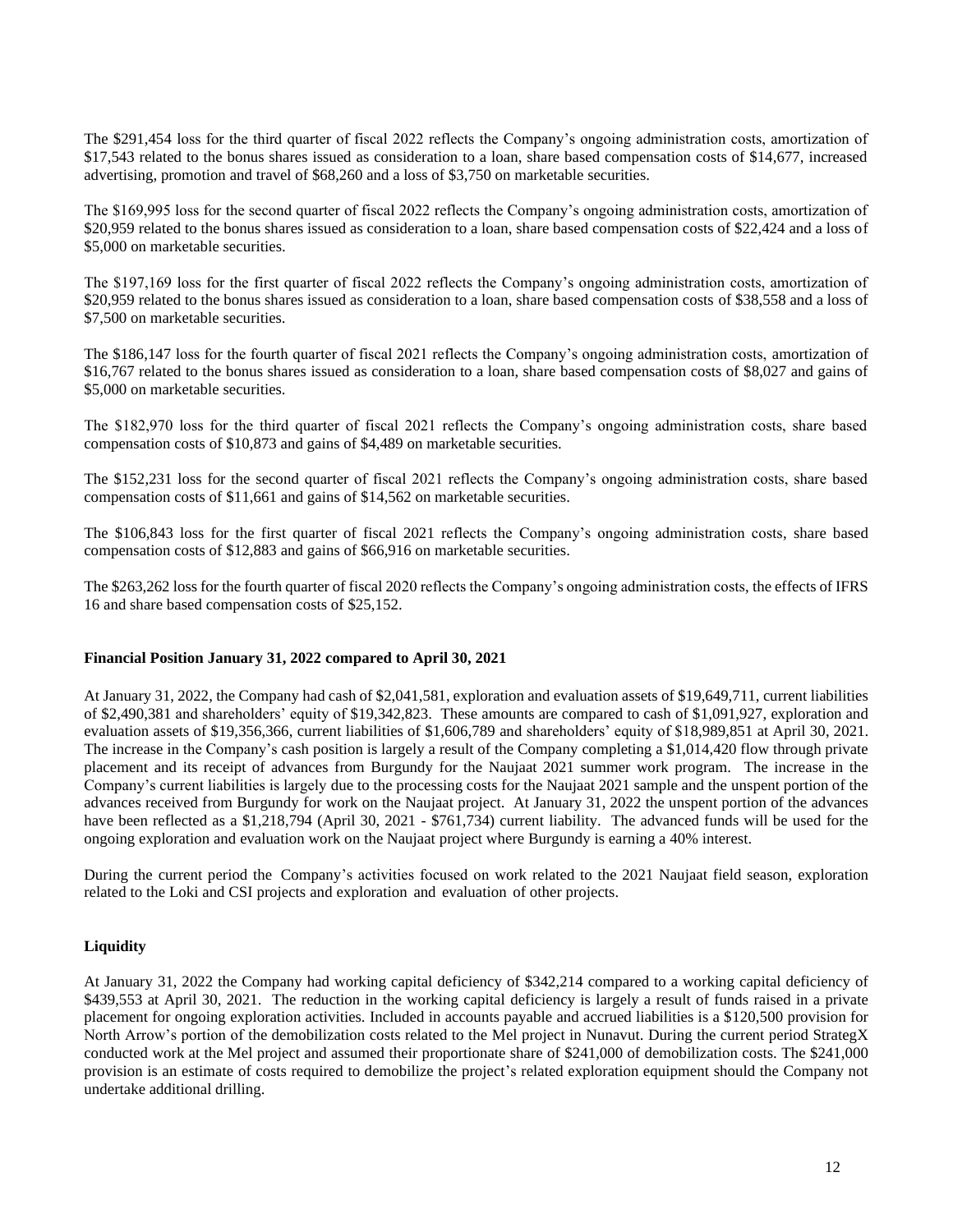During the current period the Company's cash position increased \$949,654 (comparative period – decreased \$344,557) as a result of cash expenditures of \$537,027 (comparative period - \$383,771) from operating activities offset by net receipts of \$537,952 (comparative period – \$92,905) and \$948,729 (comparative period – expenditures of \$53,691) from investing and financing activities.

## **Operating activities**

During the current period the Company's operating activities used \$537,027 (comparative period - \$383,771) of cash. The cash used in operating activities during the current period reflects the Company's funding of a loss of \$658,618 (comparative period – \$442,044) adjusted for non-cash gains and expenditures and a decrease in cash of \$74,490 (comparative period – increase of \$37,626) resulting from funding changes in receivables, prepaid expenses and accounts payable.

The non-cash gain and expenditure adjustments to the operating loss consist of share-based compensation \$75,659 (comparative period - \$35,417), depreciation \$38,595 (comparative period - \$67,288), finance costs \$33,320 (comparative period - \$3,909), amortization of bonus shares \$59,461 (comparative period - \$nil), loss of \$16,250 (comparative period – gain of \$85,967) on marketable securities and other income arising on the flow through financing's deferred premium of \$27,204 (comparative period - \$nil).

## **Investing activities**

During the current period the Company's investing activities provided \$537,952 (comparative period – \$92,905) of cash. The cash from investing activities was provided by the increase in advances from Burgundy of \$457,060 (comparative period - \$nil), the net cash from exploration and evaluation activities of \$80,892 (comparative period - net expenditures \$40,392) and the proceeds on sale of marketable securities of \$nil (comparative period - \$135,384) less equipment purchases of \$nil (comparative period - \$2,087). The funds received from Burgundy will be used to complete the 2021 Naujaat program. Effective June 1, 2020 the Company entered into an option agreement with Burgundy on the Naujaat project and has received \$5,600,000 at January 31, 2022 for costs related to the bulk sampling program at Naujaat.

#### **Financing activities**

During the current period the Company's financing activities provided \$948,729 (comparative period – used \$53,691) of cash. During the current period the Company completed a flow through private placement for net proceeds of \$982,041 (comparative period \$nil) and made payments of \$33,312 (comparative period - \$53,691) related to its lease agreements.

# **Capital Resources**

The Company's financial condition and future prospects are significantly affected by overall economic conditions. The Company has no source of operating revenue and relies on equity financings, joint ventures and warrant and stock option exercises to further exploration on its properties.

The Company's long-term financial success is dependent on management's ability to discover and develop economically viable mineral deposits. Actual funding requirements may vary from those planned due to a number of factors, including the progress of exploration activity and the Company's ability to raise additional funds on favourable terms. Management recognizes there will be risks involved that may be beyond their control. The Company intends to continue to use various strategies to minimize its dependence on equity capital, including the securing of joint venture partners where appropriate.

The Company's ability to generate cash is very much affected by the current market conditions, its share price and third-party interest in its assets. In the current equity market, funds for companies at an early/grass-roots stage of exploration are limited and dilution to existing shareholders from an equity financing increases as the share price decreases. The Company has limited credit facilities that could be used for ongoing operations because it has no operating cash flow.

In order to finance the Company's exploration programs and to cover administrative and overhead expenses, the Company raises money through equity sales, from the exercise of convertible securities, through debt and, in the past, from the sale of investments. Although the Company has had past success in obtaining financing, there can be no such assurance that it will be able to obtain adequate financing in the future or that the terms of any financing will be favourable. Many factors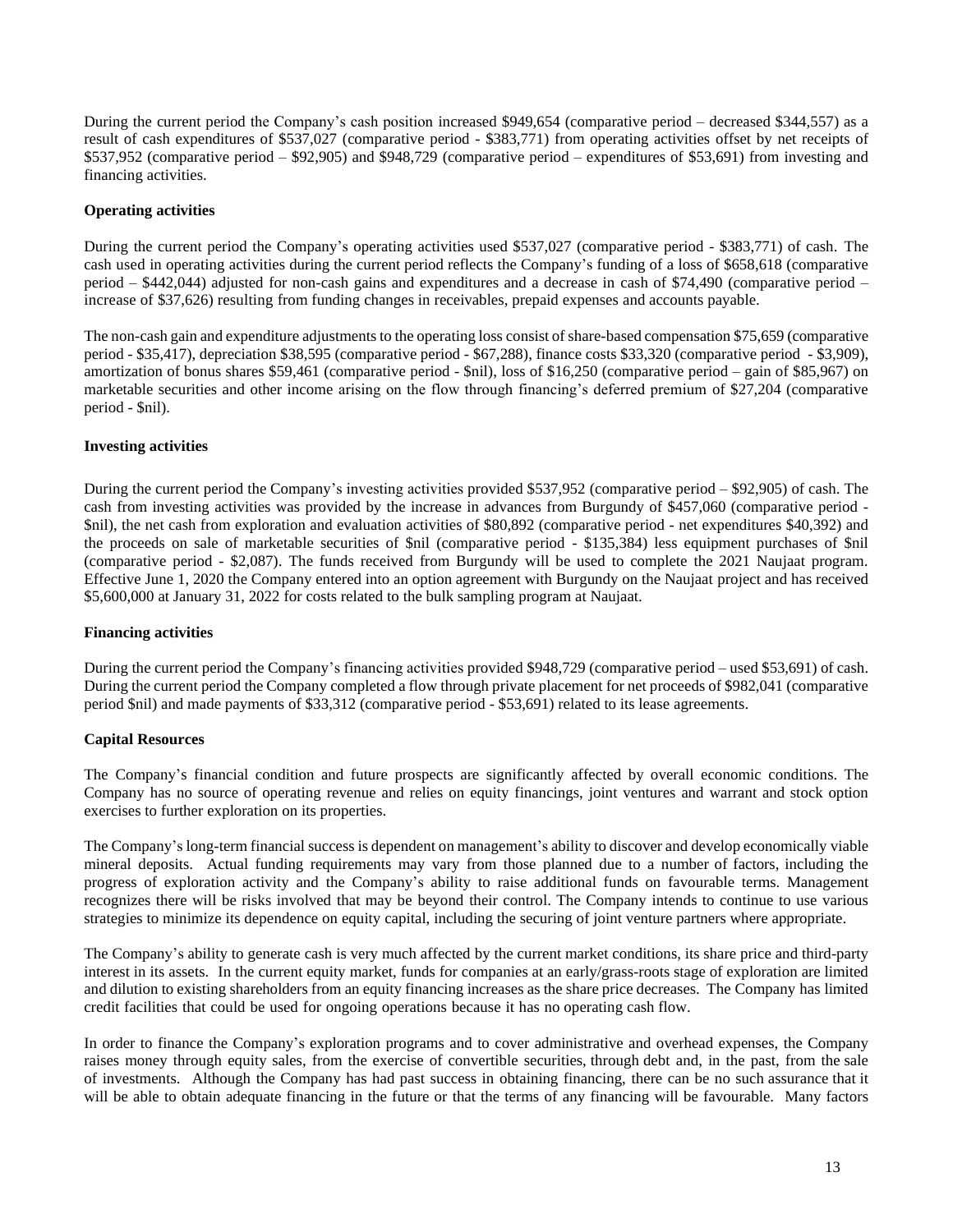influence the Company's ability to raise funds, including the state of the resource market and commodities prices and, the climate for mineral exploration.

The Company's management actively manages its landholdings in an effort to keep those landholdings with the greatest exploration potential in good standing for as long as possible. The Company's management regularly reviews its cash position against future plans and makes decisions regarding these plans accordingly.

The Company is seeking to minimize variable expenses to the extent possible and may seek joint venture partners to continue to further exploration of its mineral properties

## **Risks and Uncertainties**

#### Industry

An investment in natural resource companies involves a significant degree of risk. The degree of risk increases substantially where the Company's properties are in the exploration as opposed to the development stage. Investment in the securities of the Company should be considered as highly speculative due to the nature of the Company's business. The following additional risk factors should be given special consideration.

## Exploration, Development and Mining Risks

Exploring and developing mineral resource projects bears a high potential for all manner of risks. Additionally, few exploration projects successfully achieve development due to factors that cannot be predicted or foreseen. Moreover, even one such factor may result in the economic viability of a project being detrimentally impacted such that it is neither feasible nor practical to proceed. Mineral exploration involves many risks, which even a combination of experience, knowledge and careful evaluation may not be able to overcome. Operations in which the Company has a direct or indirect interest will be subject to all the hazards and risks normally incidental to exploration, development and production of diamonds and base/precious metals, any of which could result in work stoppages, damage to property, and possible environmental damage. If any of the Company's exploration programs are successful, there is a degree of uncertainty attributable to the calculation of resources and reserves and the corresponding grades that could be mined or dedicated to future production. Until reserves are actually mined and processed, calculations of quantity and grade must be considered as estimates only. In addition, the quantity of resources and reserves may vary depending on diamond or metal prices. Any material change in resources and reserves, including grade or recovery ratio, may affect the economic viability of the Company's properties. In addition, there can be no assurance that diamond and metal recoveries in small-scale laboratory tests will be duplicated in larger scale tests under on-site conditions or during production. The Company closely monitors its activities and those factors, which could impact them, and employs experienced consulting, engineering, and legal advisors to assist in its risk management reviews.

The Company's properties are currently being assessed for exploration and as a result, the Company has no source of operating cash flow. Failure to obtain additional financing could result in a delay or indefinite postponement of further exploration. Development of the Company's mineral properties will only follow upon obtaining satisfactory exploration results. Mineral exploration and development involve a high degree of risk and few properties that are explored are ultimately developed into producing mines. There is no assurance that the Company's mineral exploration and development activities will result in any discoveries of mineralization that can be converted into resources or reserves. The long-term profitability of the Company's operations will be in part directly related to the cost and success of its exploration programs, which may be affected by a number of factors. Substantial expenditures are required to establish resources and reserves through drilling, to develop metallurgical processes to extract the metal or diamonds and, in the case of new properties, to develop the mining and processing facilities and infrastructure at any site chosen for mining. Although substantial benefits may be derived from the discovery of a major mineralized deposit, no assurance can be given that minerals will be discovered in sufficient quantities to justify commercial operations or that the funds required for development can be obtained on a timely basis.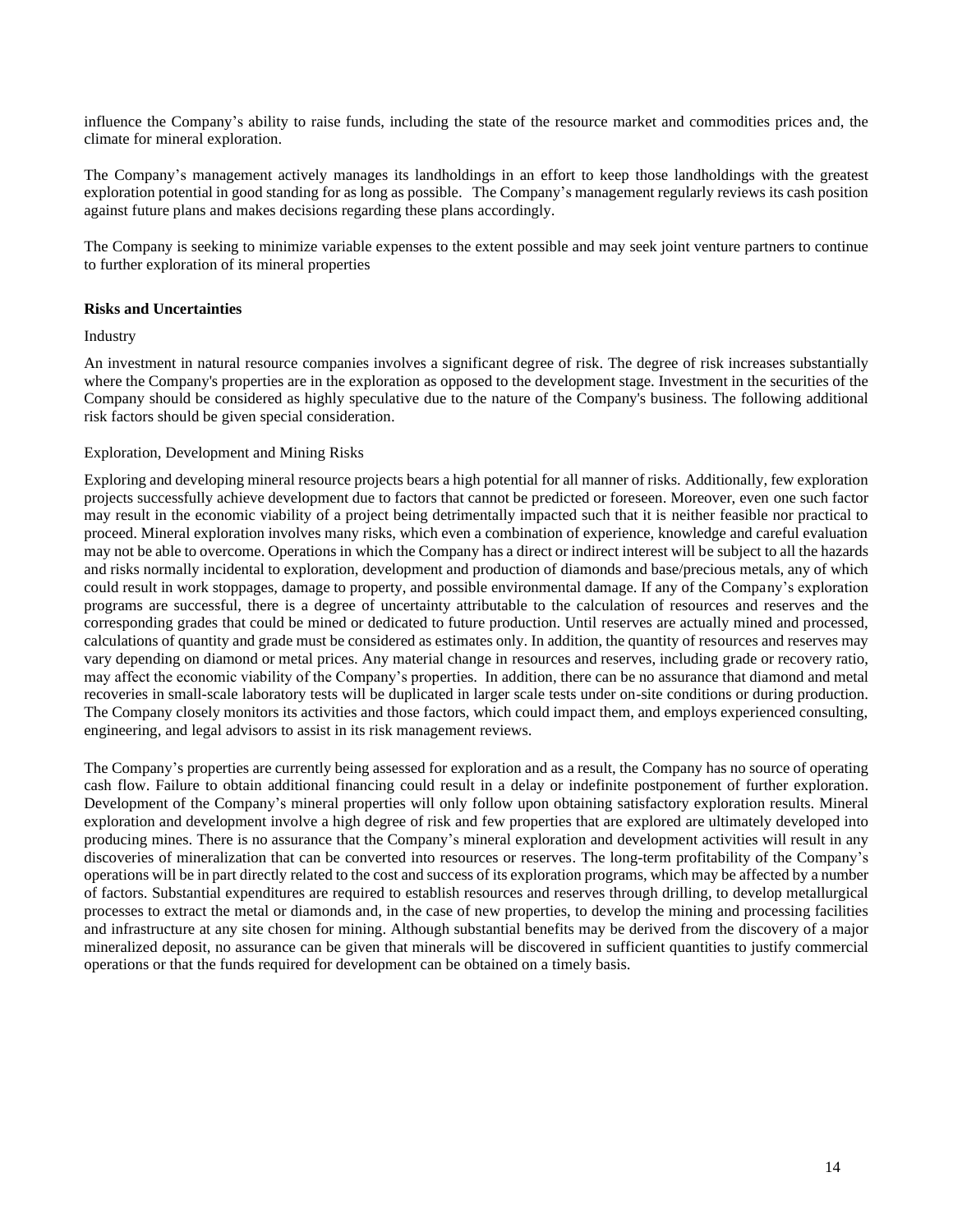#### Foreign Operation Risks

Historically, the majority of the Company's expenses have been denominated in Canadian Dollars so its exposure to foreign exchange risk has been limited. Exploration activities outside of Canada can expose the Company to foreign exchange risk. Presently, the Company does not have foreign operations or use foreign-exchange contracts to mitigate this risk, but that may change in future, depending upon the size of the Company's exploration programs denominated in currencies other than the Canadian Dollar.

## Insurance

The Company's involvement in the exploration for mineral properties may result in the Company becoming subject to liability for pollution, property damage, personal injury or other hazards. Although the Company may have insurance to address many risks, such insurance has limitations on liability that may not be sufficient to cover the full extent of such liabilities. In addition, such risks may not, in all circumstances be insurable or, in certain circumstances, the Company may elect not to obtain insurance to deal with specific risks due to the high premiums associated with such insurance or other reasons. The payment of such uninsured liabilities would reduce the funds available to the Company. The occurrence of a significant event that the Company is not fully insured against, or the insolvency of the insurer of such event, could have a material adverse effect on the Company's financial position, results of operations or prospects.

## Environmental Risks

All phases of the mineral exploration and development business present environmental risks and hazards and are subject to environmental legislation. Environmental legislation provides for, among other things, restrictions and prohibitions on spills, releases or emissions of varioussubstances used and or produced in association with mineral exploration and mining operations. The legislation also requires that facility sites be operated, maintained, abandoned and reclaimed to the satisfaction of applicable regulatory authorities. Compliance with such legislation can require significant expenditures and a breach may result in the imposition of fines and penalties, some of which may be material. Environmental legislation is evolving in a manner expected to result in stricter standards and enforcement, larger fines and liability and potentially increased capital expenditures and operating costs. The discharge of pollutants into the air, soil or water may give rise to liabilities to foreign governments and third parties and may require the Company to incur costs to remedy such discharge. No assurance can be given that the application of environmental laws to the business and operations of the Company will not result in a curtailment of production or a material increase in the costs of production, development or exploration activities or otherwise adversely affect the Company's financial condition, results of operations or prospects.

# Prices, Markets and Marketing of Diamonds and Base/Precious Metals

The Company's revenues, if any, are expected to be in large part derived from the mining and sale of diamonds and base/precious metals or interests related thereto. The price of those commodities has fluctuated widely, particularly in recent years, and is affected by numerous factors beyond the Company's control including international economic and political trends, expectations of inflation, currency exchange fluctuations, interest rates, global or regional consumptive patterns, speculative activities, increased production due to new mine developments and improved mining and production methods. The effect of these factors on the price of diamonds and base/precious metals, and therefore the economic viability of any of the Company's exploration projects, cannot accurately be predicted.

The marketability of any minerals acquired or discovered may be affected by numerous factors which are beyond the control of the Company and which cannot be accurately predicted, such as the proximity and capacity of milling facilities, mineral markets and processing equipment and governmental regulations including regulations relating to royalties, allowable production and importing and exporting of minerals.

# Substantial Capital Requirements and Liquidity

The Company anticipates that it will make substantial capital expenditures for the acquisition, exploration, development and production of its mineral properties in the future. The Company currently has no revenue and may have limited ability to expend the capital necessary to undertake or complete future drilling programs. There can be no assurance that debt or equity financing, or cash generated by operations will be available or sufficient to meet these requirements or for other corporate purposes or, if debt equity financing is available, that it will be on terms acceptable to the Company. Moreover, future activities may require the Company to alter its capitalization significantly. The inability of the Company to access sufficient capital for its operations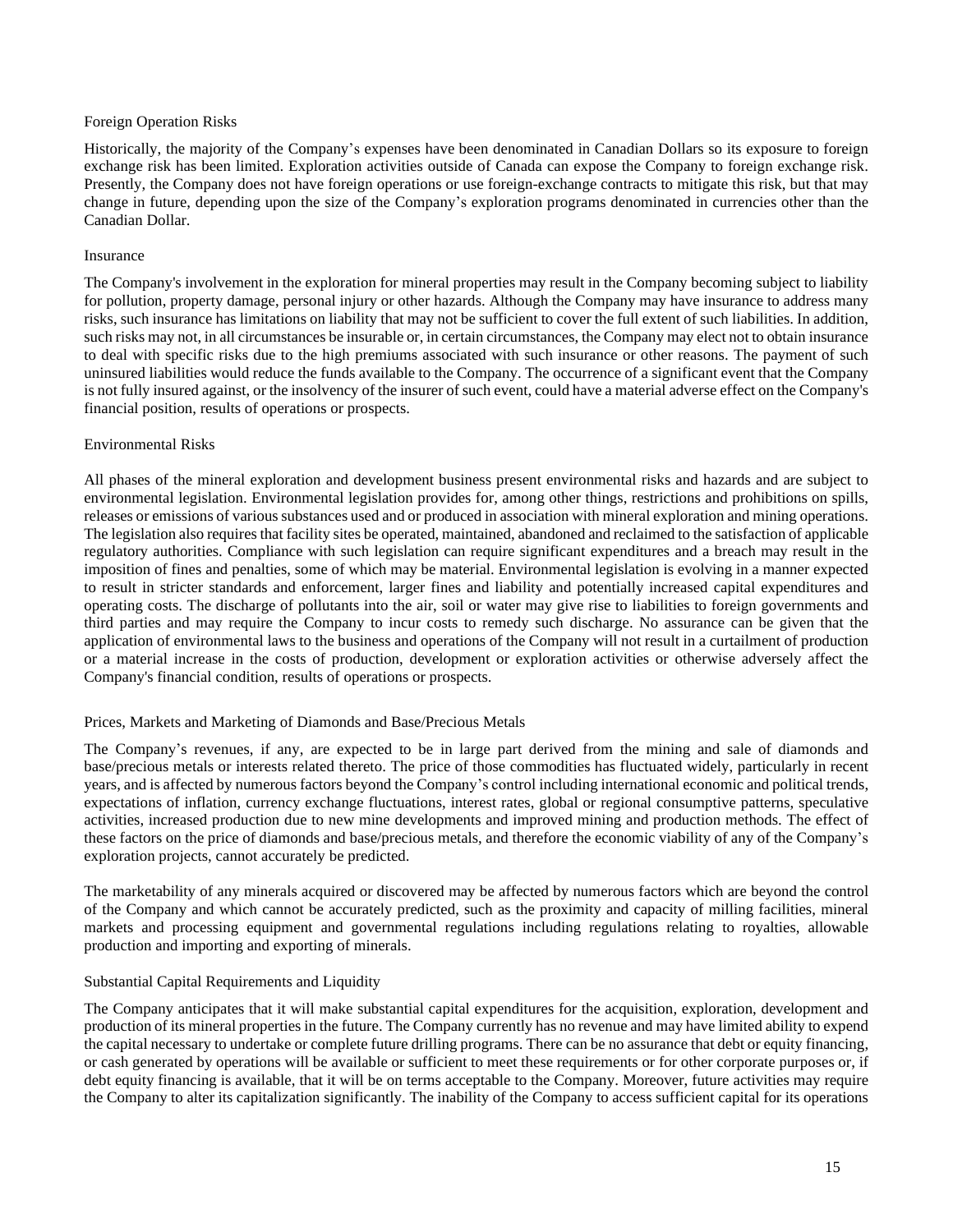could have a material adverse effect on the Company's financial condition, results of operations or prospects.

#### Issuance of Debt

From time to time the Company may enter into transactions or activities that may be financed with debt which could impair the Company's ability to obtain additional financing in the future. The inability of the Company to access sufficient capital for the repayment of any debt could have a material effect on the Company's financial condition, results of operations or prospects.

### **Outstanding Share Data**

The Company's authorized capital is unlimited common shares without par value.

|  | As at March 24, 2022, the Company had the following shares, options and warrants outstanding: |
|--|-----------------------------------------------------------------------------------------------|
|  |                                                                                               |

|                               |         | Number      |
|-------------------------------|---------|-------------|
| Shares issued and outstanding |         | 120,898,744 |
| Options:                      |         |             |
| Expire June 23, 2022          | \$0.27  | 2,210,000   |
| Expire November 21, 2022      | \$0.25  | 50,000      |
| Expire May 10, 2023           | \$0.27  | 2,070,000   |
| Expire July 12, 2023          | \$0.20  | 2,670,000   |
| Expire November 8, 2024       | \$0.10  | 2,970,000   |
| Expire December 17, 2025      | \$0.10  | 400,000     |
| Expire June 3, 2026           | \$0.12  | 1,025,000   |
| Warrants                      |         |             |
| May 17,2022                   | \$0.225 | 20,000,000  |
| June 19, 2022                 | \$0.225 | 5,070,887   |
| June 19, 2022                 | \$0.30  | 1,410,830   |
| July 31, 2024                 | \$0.10  | 17,904,286  |
| May 31, 2023                  | \$0.18  | 4,611,000   |
| February 24, 2023             | \$0.12  | 1,000,000   |
| Fully diluted                 |         | 182,290,747 |

#### **Stock options and warrants**

At the Company's Annual General Meeting on December 17, 2021, the shareholders of the Company ratified the stock option plan (the "Plan"). The Plan gives the directors the authority to grant options to directors, officers, employees and consultants. The maximum number of shares to be issued under the Plan is 10% of the issued and outstanding common shares at the time of the grant. The exercise price of each option granted shall not be less than the market price at the date of grant less a discount up to 25% in accordance with the policies of the TSXV.

Options granted can have a term up to 5 years with vesting provisions determined by the directors in accordance with TSXV policies for Tier 2 Issuers, with a typical vesting period of 25% upon grant and 25% every six months thereafter.

## **Subsequent events**

Effective February 1, 2022, the Company extended its office lease for a period of three years.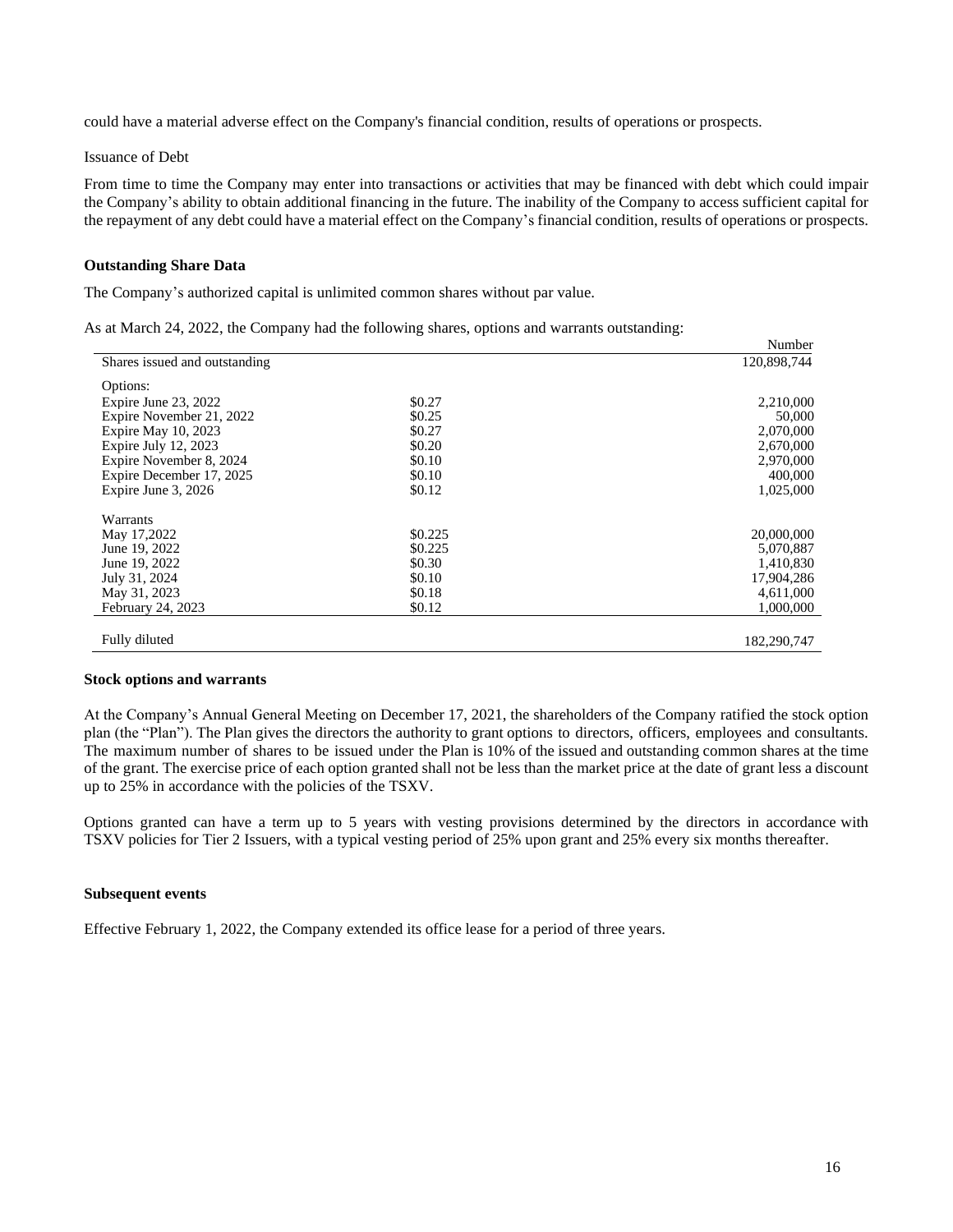# **Transactions with Related Parties**

The Company incurred the following transactions in the normal course of operations with directors, officers and companies that have an officer and/or director in common.

- Paid or accrued consulting fees of \$6,750 (January 31, 2021 \$6,750) to the Corporate Secretary of the Company. This amount is included in salaries disclosed below.
- Paid \$nil (January 31, 2021 \$347) for office costs to a company controlled by a director.
- Charged related parties \$4,860 (January 31, 2021 \$4,970) for rent, office and administrative costs.
- Included in accounts payable is \$74,120 (January 31, 2021 \$62,819) due to directors and officers.
- Interest of \$31,540 (January 31, 2021 \$nil) has been accrued on an unsecured loan from a company controlled by a director.

The remuneration of directors and key management personnel during the nine months ended January 31, 2022 was as follows:

|                                            | January 31, 2022 |         |  | January 31, 2021 |  |  |
|--------------------------------------------|------------------|---------|--|------------------|--|--|
| Salaries <sup>1</sup>                      | \$               | 147,273 |  | 179,986          |  |  |
| Salaries in exploration costs <sup>1</sup> |                  | 69,227  |  | 36,361           |  |  |
| Share-based compensation <sup>2</sup>      |                  | 52,953  |  | 23,417           |  |  |
|                                            |                  |         |  |                  |  |  |
| Total                                      |                  | 269,453 |  | 239,764          |  |  |

1 – When key management is working specifically on mineral properties their time is capitalized against the mineral property.

2 – Share-based compensation is the fair value of options that have been granted to directors and key management personnel.

During the year ended April 30, 2016, the Company entered into an employment agreement with a senior employee and officer for his services requiring a minimum annual payment of \$225,000. In addition, the employment agreement contains clauses which could provide for a payment or payments in excess of \$450,000 on termination of employment or conclusion of a change in control or similar transaction.

# **CHANGES IN ACCOUNTING POLICIES AND CRITICAL ACCOUNTING ESTIMATES, JUDGMENTS AND ASSUMPTIONS**

# **NATURE AND CONTINUANCE OF OPERATIONS**

North Arrow is incorporated federally under the laws of the Canada Business Corporations Act. The financial statements of the Company are presented in Canadian dollars, which is the functional currency of the Company.

The Company trades on the TSX Venture Exchange (TSXV – NAR) and its registered office address is Ste. #960-789 West Pender Street, Vancouver, BC, Canada V6C 1H2.

The Company's principal business activity is the acquisition and exploration of exploration and evaluation assets. To date, the Company has not generated significant revenues from operations and is considered to be in the exploration stage.

The Company's financial statements have been prepared on a going concern basis which assumes the Company will be able to realize its assets and discharge its liabilities in the normal course of business for the foreseeable future. At January 31, 2022, the Company had an accumulated deficit of \$24,244,984 (April 30, 2021 - \$23,586,366), incurred ongoing losses and has no source of recurring revenue. These material uncertainties may cast significant doubt upon the Company's ability to continue as a going concern. The Company's financial statements do not reflect the adjustments to the carrying values of assets and liabilities, the reported amounts of expenses and the classification of statement of financial position items if the going concern assumption was inappropriate. These adjustments could be material.

The Company's continuation as a going concern is dependent on the successful results from its mineral property exploration activities, its ability to reduce or defer discretionary expenditures and its continued ability to raise equity capital or borrowings sufficient to meet current and future obligations.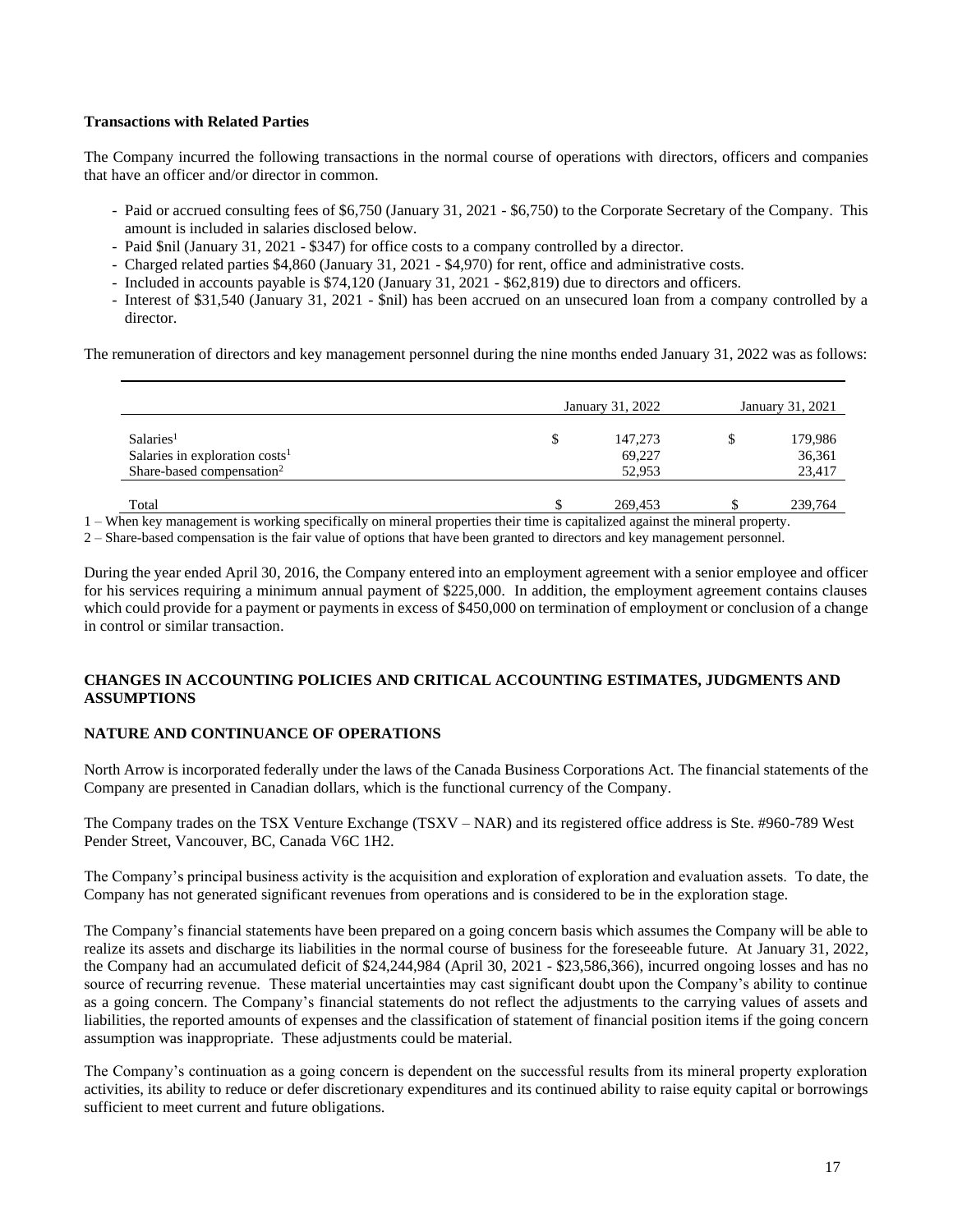#### **Statement of Compliance**

The Company's financial statements have been prepared in accordance with International Financial Reporting Standards ("IFRS") as issued by the International Accounting Standards Board ("IASB") and interpretations of the International Financial Reporting Interpretations Committee ("IFRIC") and specifically with IAS 34, Interim Financial Reporting. The accounting policies applied in preparation of its financial statements are consistent with those applied and disclosed in the Company's financial statements for the year ended April 30, 2021. The Company's financial statements are presented in Canadian dollars unless otherwise noted.

## **Historical cost**

The Company's financial statements have been prepared on a historical cost basis except for certain financial instruments measured at fair value.

# **Significant accounting judgments, estimates and assumptions**

The preparation of financial statements in conformity with IFRS requires management to make certain estimates, judgments and assumptions that affect the reported amounts of assets and liabilities at the date of the financial statements and the reported revenues and expenses during this period.

Although management uses historical experiences and its best knowledge of the amount, events or actions to form the basis for judgments and estimates, actual results may differ from these estimates.

The most significant accounts that require estimates as the basis for determining the stated amounts include the recoverability of exploration and evaluation assets and the valuations for share-based payments, marketable securities, deferred premiums, deferred tax amounts, loan payable, right-of-use assets and lease liabilities.

Critical judgments exercised in applying accounting policies that have the most significant effect on the amounts recognized in the financial statements are as follows:

i) Economic recoverability and probability of future benefits of exploration and evaluation costs*.* 

Management has determined that exploration, evaluation and related costs incurred which were capitalized may have future economic benefits and may be economically recoverable. Management uses several criteria in its assessments of economic recoverability and probability of future economic benefits including geologic and other technical information, history of conversion of mineral deposits with similar characteristics to its own properties to proven and probable mineral reserves, the quality and capacity of existing infrastructure facilities, evaluation of permitting and environmental issues and local support for the project.

- ii) Valuation of share-based payments and warrants recorded as marketable securities The Company uses the Black-Scholes Option Pricing Model for valuation of share-based payments and warrants recorded as marketable securities. Option pricing models require the input of subjective assumptions including expected price volatility, interest rates and forfeiture rate. Changes in the input assumptions can materially affect the
- iii) Income taxes

In assessing the probability of realizing income tax assets, management makes estimates related to expectations of future taxable income, applicable tax opportunities, expected timing of reversals of existing temporary differences and the likelihood that tax positions taken will be sustained upon examination by applicable tax authorities. In making its assessments, management gives additional weight to positive and negative evidence that can be objectively verified.

iv) Valuation of deferred premiums and flow-through shares

fair value estimate and Company's earnings and equity reserves.

On issuance the Company bifurcates the flow-through share into a flow-through share premium liability based on the estimated premium the investor pays for the flow through share and share capital. When qualifying expenses are incurred the Company derecognizes the liability and the premium is recognized as other income.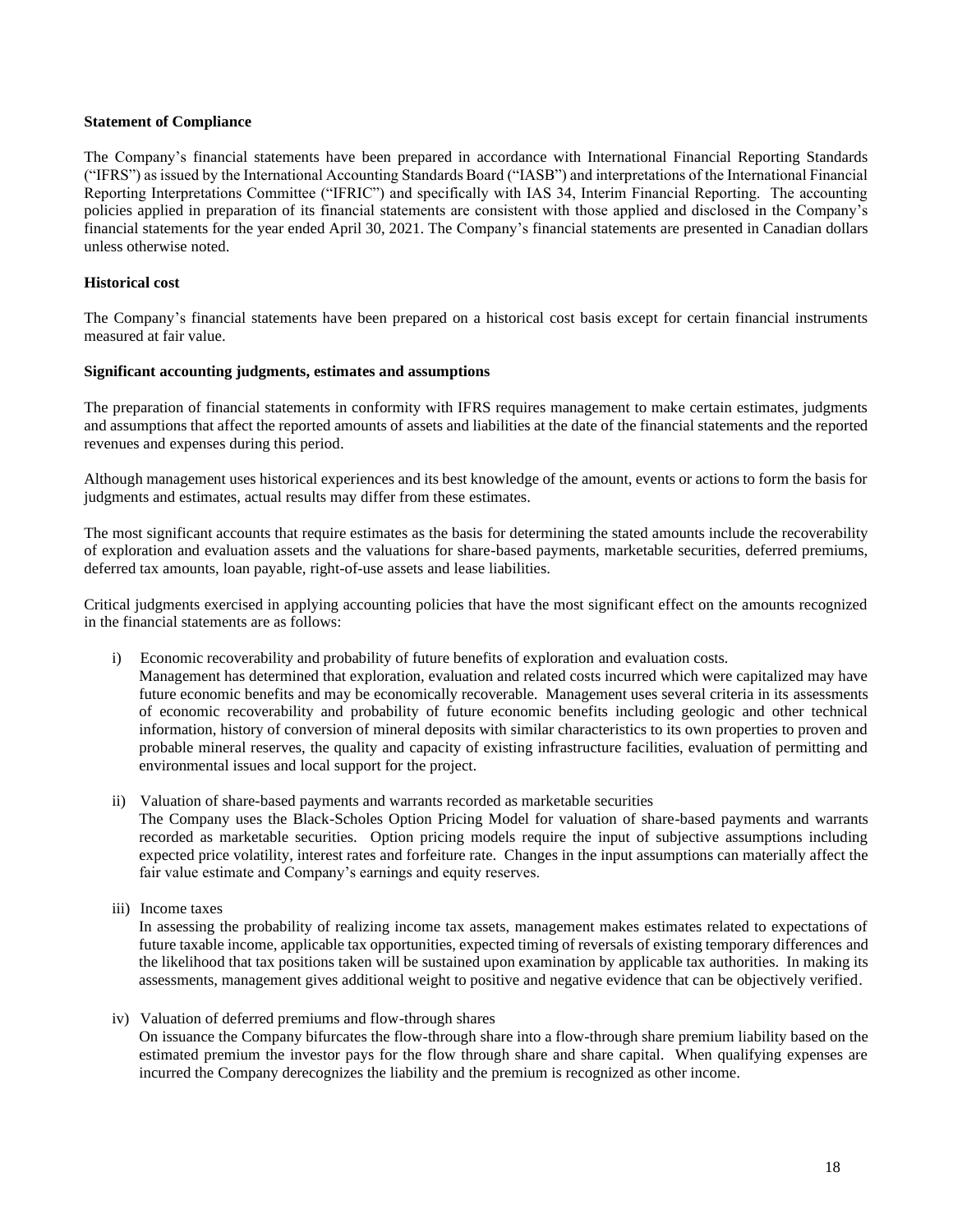v) Valuation of marketable securities

Marketable securities are valued at fair market value based on quoted prices in active markets. Changes in market prices can materially affect the fair value estimate and the Company's earnings.

vi) Valuation of right-of-use assets and related lease liabilities

Lease liabilities are initially measured at the present value of the lease payments discounted using the Company's estimated incremental borrowing rate or the interest rate implicit in the lease. Lease payments are allocated between the lease liability and the finance cost. The finance cost is charged to profit or loss using the effective interest method. The right-of-use assets are initially measured at the cost or corresponding lease liability plus direct costs. They are subsequently measured at cost less depreciation and any impairment losses. Right-of-use assets are depreciated over the shorter of the asset's useful life and the lease term on a straight-line basis.

vii) Valuation of loan payable

The loan payable is measured at cost plus any unpaid interest. Bonus shares issued as consideration for making the loan are initially recorded as a reduction in the loan and amortized to operations over the term of the loan.

# **FINANCIAL INSTRUMENTS AND RISK MANAGEMENT**

Financial instruments measured at fair value are classified into one of three levels in the fair value hierarchy according to the relative reliability of the inputs used to estimate the fair values. The three levels of the fair value hierarchy are:

- Level 1 Unadjusted quoted prices in active markets for identical assets or liabilities;
- Level 2 Inputs other than quoted prices that are observable for the asset or liability either directly or indirectly; and
- Level 3 Inputs that are not based on observable market data.

The Company's financial instruments consist of cash, marketable securities, receivables, accounts payable and accrued liabilities, bank loan, loan payable, advance from Burgundy Diamond Mines Limited and lease liabilities. Cash is carried at fair value using a Level 1 fair value measurement. The carrying value of receivables, accounts payable and accrued liabilities, loan payable, advance from Burgundy Diamond Mines Limited and bank line of credit approximate their fair values due to their immediate or short-term maturity. Marketable securities consisting of common shares are recorded at fair value based on the quoted market prices in active markets at the reporting date, which is consistent with Level 1 of the fair value hierarchy. Marketable securities consisting of warrants are recorded at fair value based on a Black Scholes pricing model consistent with Level 3 of the fair value hierarchy.

The Company is exposed to a variety of financial risks by virtue of its activities, including credit risk, interest rate risk, liquidity risks, foreign currency risk, and equity market risk. The Company's objective with respect to risk management is to minimize potential adverse effects on the Company's financial performance. The Board of Directors provides direction and guidance to management with respect to risk management. Management is responsible for establishing controls and procedures to ensure that financial risks are mitigated to acceptable levels.

# Credit risk

Credit risk is the risk of financial loss to the Company if a counter-party to a financial instrument fails to meet its contractual obligations. The Company manages credit risk by investing its excess cash in short-term investments with investment grade ratings, issued by a Canadian chartered bank. The Company's receivables consist primarily of sales tax receivables due from the federal government and receivables from companies with which the Company has exploration agreements or options. The maximum exposure to credit risk at the reporting date is the carrying value of the Company's receivables and cash.

#### Interest rate risk

Interest rate risk is the risk that the fair value or future cash flows of a financial instrument will fluctuate because of changes in market interest rates. Financial assets and liabilities with variable interest rates expose the Company to interest rate risk with respect to its cash flow. It is management's opinion that the Company is not exposed to significant interest rate risk.